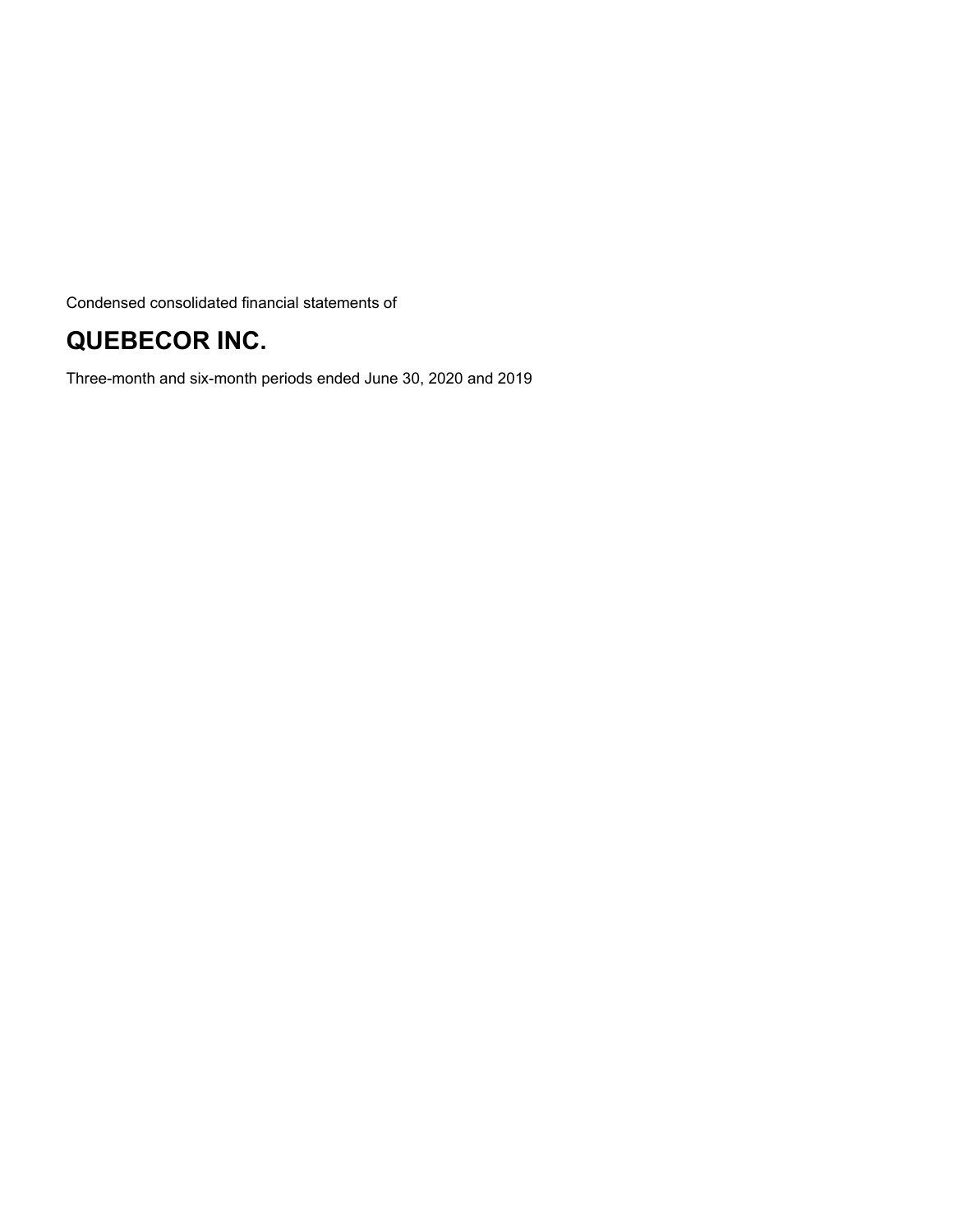# **QUEBECOR INC.**

### **CONSOLIDATED STATEMENTS OF INCOME**

| (in millions of Canadian dollars, except for earnings per share data)<br>(unaudited) |             |    |                |    | Three months ended<br>June 30 |                | Six months ended<br>June 30 |
|--------------------------------------------------------------------------------------|-------------|----|----------------|----|-------------------------------|----------------|-----------------------------|
|                                                                                      | <b>Note</b> |    | 2020           |    | 2019                          | 2020           | 2019                        |
| <b>Revenues</b>                                                                      | 2           | \$ | 1,003.8        | \$ | 1,056.9                       | \$<br>2,059.3  | \$<br>2,084.2               |
|                                                                                      |             |    |                |    |                               |                |                             |
| Employee costs<br>Purchase of goods and services                                     | 3<br>3      |    | 136.7<br>391.4 |    | 172.2<br>429.7                | 314.7<br>832.2 | 354.0<br>854.5              |
| Depreciation and amortization                                                        |             |    | 195.7          |    | 188.6                         | 393.8          | 377.1                       |
| <b>Financial expenses</b>                                                            | 4           |    | 81.6           |    | 82.8                          | 169.0          | 164.9                       |
| Gain on valuation and translation of financial instruments                           | 5           |    | (4.2)          |    | (16.4)                        | (27.5)         | (2.1)                       |
| Restructuring of operations and other items                                          | 6           |    | 10.3<br>192.3  |    | 17.3<br>182.7                 | 14.2<br>362.9  | 25.8<br>310.0               |
| Income before income taxes                                                           |             |    |                |    |                               |                |                             |
| Income taxes (recovery):<br>Current                                                  |             |    | 59.3           |    | 39.8                          | 120.3          | 85.4                        |
| Deferred                                                                             |             |    | (8.5)          |    | 4.5                           | (29.0)         | (3.2)                       |
|                                                                                      |             |    | 50.8           |    | 44.3                          | 91.3           | 82.2                        |
|                                                                                      |             |    | 141.5          |    | 138.4                         |                |                             |
| Income from continuing operations                                                    |             |    |                |    |                               | 271.6          | 227.8                       |
| Income from discontinued operations                                                  | 17          |    | 32.5           |    |                               | 33.8           | 97.5                        |
| Net income                                                                           |             | \$ | 174.0          | \$ | 138.4                         | \$<br>305.4    | \$<br>325.3                 |
| Income (loss) from continuing operations attributable to                             |             |    |                |    |                               |                |                             |
| Shareholders                                                                         |             | \$ | 142.4          | \$ | 140.2                         | \$<br>272.7    | \$<br>231.7                 |
| Non-controlling interests                                                            |             |    | (0.9)          |    | (1.8)                         | (1.1)          | (3.9)                       |
| Net income (loss) attributable to                                                    |             |    |                |    |                               |                |                             |
| Shareholders                                                                         |             | \$ | 174.9          | \$ | 140.2                         | \$<br>306.5    | \$<br>329.2                 |
| Non-controlling interests                                                            |             |    | (0.9)          |    | (1.8)                         | (1.1)          | (3.9)                       |
| Earnings per share attributable to shareholders<br>Basic:                            | 11          |    |                |    |                               |                |                             |
| From continuing operations                                                           |             | \$ | 0.56           | \$ | 0.55                          | \$<br>1.08     | \$<br>0.91                  |
| From discontinued operations                                                         |             |    | 0.13           |    |                               | 0.13           | 0.38                        |
| Net income                                                                           |             |    | 0.69           |    | 0.55                          | 1.21           | 1.29                        |
| Diluted:                                                                             |             |    |                |    |                               |                |                             |
| From continuing operations                                                           |             |    | 0.54           |    | 0.47                          | 0.96           | 0.88                        |
| From discontinued operations<br>Net income                                           |             |    | 0.12<br>0.66   |    | 0.47                          | 0.13<br>1.09   | 0.37<br>1.25                |
|                                                                                      |             |    |                |    |                               |                |                             |
| Weighted average number of shares outstanding (in millions)                          |             |    | 252.8          |    | 255.9                         | 253.4          | 255.9                       |
| Weighted average number of diluted shares (in millions)                              |             |    | 258.6          |    | 262.1                         | 259.2          | 262.1                       |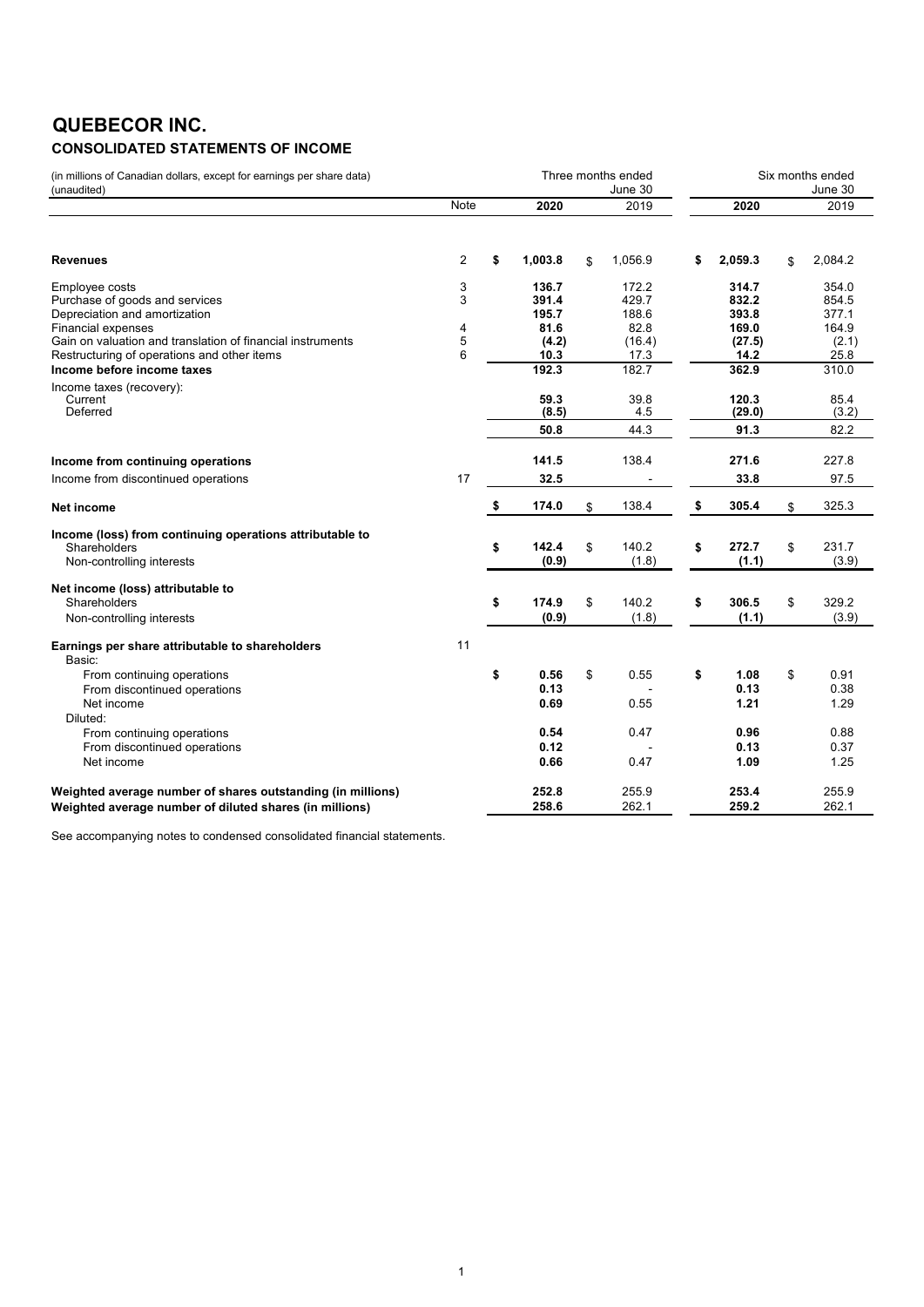### **QUEBECOR INC.**

### **CONSOLIDATED STATEMENTS OF COMPREHENSIVE INCOME**

| (in millions of Canadian dollars)<br>(unaudited)                                                                               |      | Three months ended<br>June 30 |    |                | Six months ended<br>June 30 |                |    |                |  |
|--------------------------------------------------------------------------------------------------------------------------------|------|-------------------------------|----|----------------|-----------------------------|----------------|----|----------------|--|
|                                                                                                                                | Note | 2020                          |    | 2019           |                             | 2020           |    | 2019           |  |
| Income from continuing operations                                                                                              | \$   | 141.5                         | \$ | 138.4          | \$                          | 271.6          | \$ | 227.8          |  |
| Other comprehensive (loss) income from continuing operations:                                                                  |      |                               |    |                |                             |                |    |                |  |
| Items that may be reclassified to income:<br>Cash flow hedges:<br>(Loss) gain on valuation of derivative financial instruments |      | (19.0)                        |    | 49.5           |                             | 43.9           |    | 30.2           |  |
| Deferred income taxes<br>Items that will not be reclassified to income:<br>Defined benefit plans:                              |      | 6.4                           |    | (4.7)          |                             | (8.6)          |    | 1.8            |  |
| Re-measurement loss                                                                                                            |      | (62.0)                        |    |                |                             | (62.0)         |    |                |  |
| Deferred income taxes                                                                                                          |      | 16.0                          |    |                |                             | 16.0           |    |                |  |
|                                                                                                                                |      | (58.6)                        |    | 44.8           |                             | (10.7)         |    | 32.0           |  |
| Comprehensive income from continuing operations                                                                                |      | 82.9                          |    | 183.2          |                             | 260.9          |    | 259.8          |  |
| Income from discontinued operations                                                                                            | 17   | 32.5                          |    |                |                             | 33.8           |    | 97.5           |  |
| <b>Comprehensive income</b>                                                                                                    | \$   | 115.4                         | \$ | 183.2          | \$                          | 294.7          | \$ | 357.3          |  |
| Comprehensive income (loss) from continuing operations attributable to<br>Shareholders<br>Non-controlling interests            | \$   | 87.3<br>(4.4)                 | \$ | 185.0<br>(1.8) | \$                          | 265.5<br>(4.6) | \$ | 263.7<br>(3.9) |  |
| Comprehensive income (loss) attributable to<br>Shareholders<br>Non-controlling interests                                       | \$   | 119.8<br>(4.4)                | \$ | 185.0<br>(1.8) | \$                          | 299.3<br>(4.6) | \$ | 361.2<br>(3.9) |  |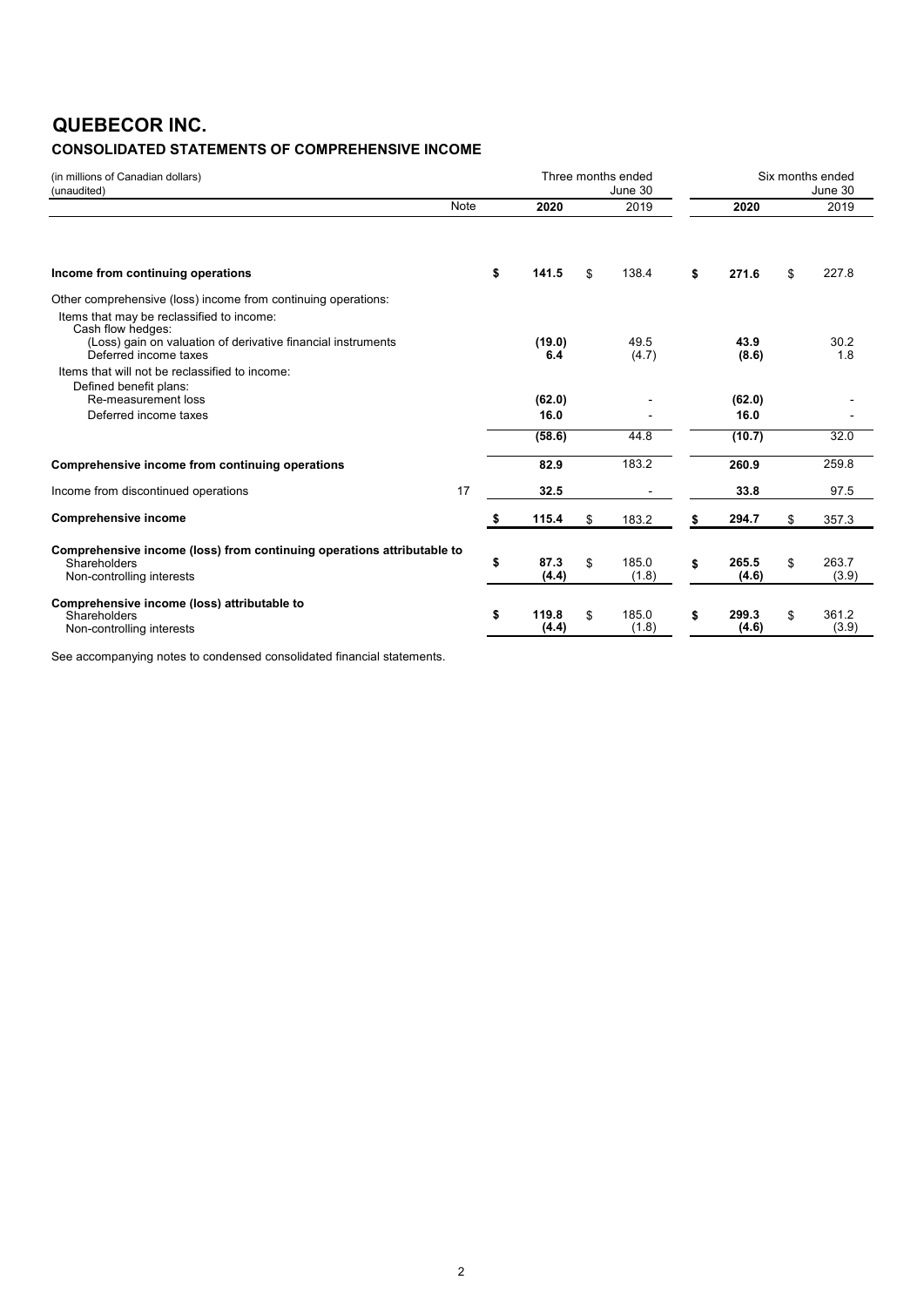### **QUEBECOR INC. SEGMENTED INFORMATION**

(in millions of Canadian dollars) (unaudited)

|                                                                                                                                                                         |                         |              |                                            |                                          | Three months ended June 30, 2020 |                                |
|-------------------------------------------------------------------------------------------------------------------------------------------------------------------------|-------------------------|--------------|--------------------------------------------|------------------------------------------|----------------------------------|--------------------------------|
|                                                                                                                                                                         | Telecommuni-<br>cations | Media        | <b>Sports</b><br>and<br>Enter-<br>tainment | Head<br>office<br>and Inter-<br>segments |                                  | Total                          |
| Revenues                                                                                                                                                                | \$<br>869.1             | \$<br>132.7  | \$<br>25.9                                 | \$<br>(23.9)                             | \$                               | 1,003.8                        |
| Employee costs<br>Purchase of goods and services                                                                                                                        | 100.7<br>304.8          | 26.2<br>98.9 | 4.1<br>19.0                                | 5.7<br>(31.3)                            |                                  | 136.7<br>391.4                 |
| Adjusted EBITDA <sup>1</sup>                                                                                                                                            | 463.6                   | 7.6          | 2.8                                        | 1.7                                      |                                  | 475.7                          |
| Depreciation and amortization<br><b>Financial expenses</b><br>Gain on valuation and translation of financial instruments<br>Restructuring of operations and other items |                         |              |                                            |                                          |                                  | 195.7<br>81.6<br>(4.2)<br>10.3 |
| Income before income taxes                                                                                                                                              |                         |              |                                            |                                          | S                                | 192.3                          |
| Cash flows used for:                                                                                                                                                    |                         |              |                                            |                                          |                                  |                                |
| Additions to property, plant and equipment                                                                                                                              | \$<br>104.8             | \$<br>1.6    | \$<br>$\blacksquare$                       | \$<br>0.3                                | \$                               | 106.7                          |
| Additions to intangible assets                                                                                                                                          | 41.0                    | 6.2          | 0.7                                        | 0.1                                      |                                  | 48.0                           |

#### Three months ended June 30, 2019

|                                                                                                                                                                         | Telecommuni-<br>cations | Media         | Sports<br>and<br>Enter-<br>tainment | Head<br>office<br>and Inter-<br>segments | Total                           |
|-------------------------------------------------------------------------------------------------------------------------------------------------------------------------|-------------------------|---------------|-------------------------------------|------------------------------------------|---------------------------------|
| Revenues                                                                                                                                                                | \$<br>854.4             | \$<br>190.1   | \$<br>41.3                          | \$<br>(28.9)                             | \$<br>1,056.9                   |
| Employee costs<br>Purchase of goods and services                                                                                                                        | 95.9<br>308.5           | 59.9<br>124.5 | 9.9<br>32.9                         | 6.5<br>(36.2)                            | 172.2<br>429.7                  |
| Adjusted EBITDA <sup>1</sup>                                                                                                                                            | 450.0                   | 5.7           | (1.5)                               | 0.8                                      | 455.0                           |
| Depreciation and amortization<br><b>Financial expenses</b><br>Gain on valuation and translation of financial instruments<br>Restructuring of operations and other items |                         |               |                                     |                                          | 188.6<br>82.8<br>(16.4)<br>17.3 |
| Income before income taxes                                                                                                                                              |                         |               |                                     |                                          | \$<br>182.7                     |
| Cash flows used for:                                                                                                                                                    |                         |               |                                     |                                          |                                 |
| Additions to property, plant and equipment                                                                                                                              | \$<br>111.2             | \$<br>2.0     | \$<br>0.5                           | \$<br>1.2                                | \$<br>114.9                     |
| Additions to intangible assets                                                                                                                                          | 296.5                   | 9.0           | 1.1                                 | 0.3                                      | 306.9                           |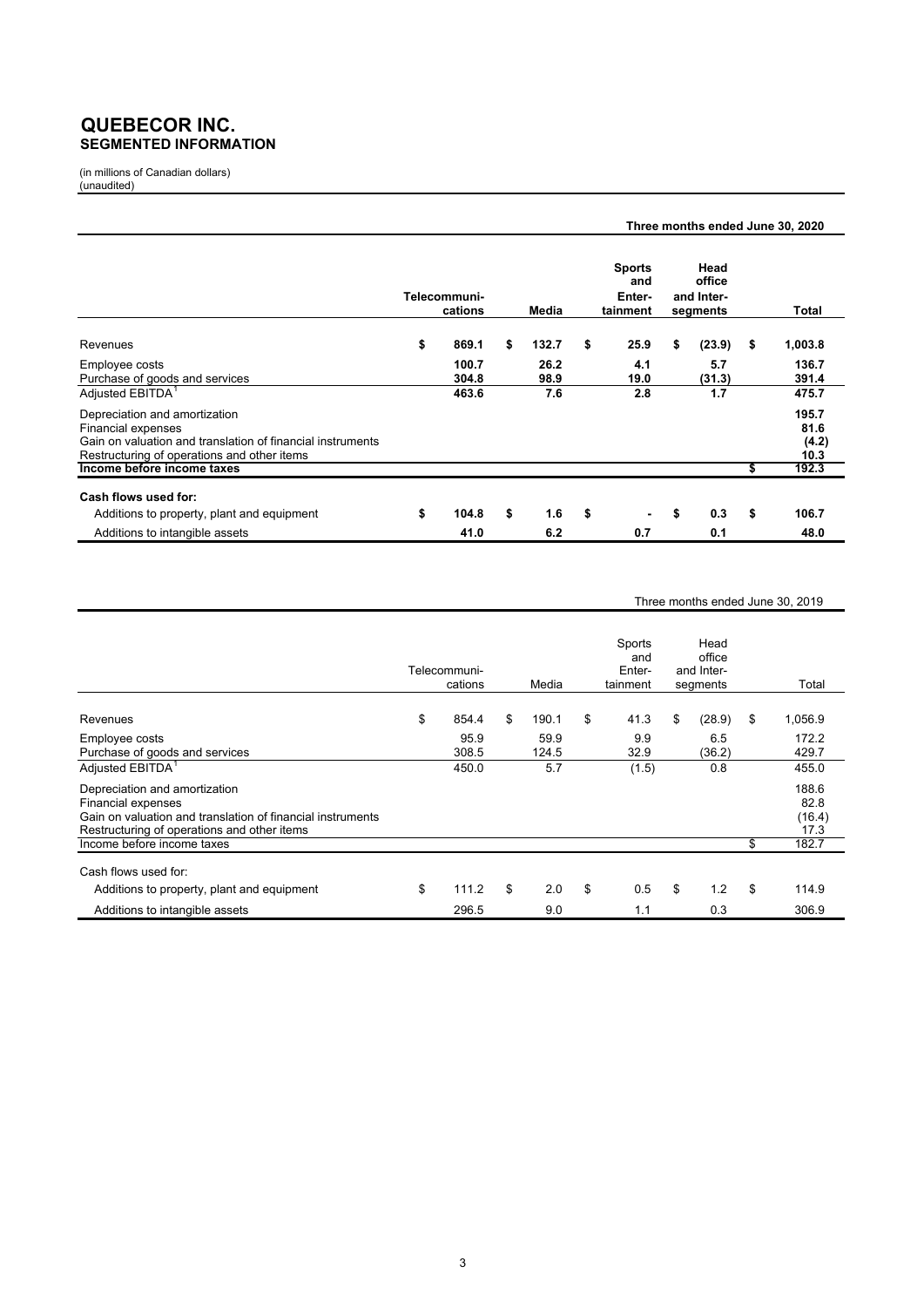### **QUEBECOR INC. SEGMENTED INFORMATION (continued)**

(in millions of Canadian dollars) (unaudited)

|                                                                                                                                                                         | Six months ended June 30, 2020 |                         |    |               |    |                                            |    |                                          |      |                                  |  |
|-------------------------------------------------------------------------------------------------------------------------------------------------------------------------|--------------------------------|-------------------------|----|---------------|----|--------------------------------------------|----|------------------------------------------|------|----------------------------------|--|
|                                                                                                                                                                         |                                | Telecommuni-<br>cations |    | Media         |    | <b>Sports</b><br>and<br>Enter-<br>tainment |    | Head<br>office<br>and Inter-<br>segments |      | Total                            |  |
| Revenues                                                                                                                                                                | \$                             | 1,743.8                 | \$ | 307.5         | \$ | 60.7                                       | \$ | (52.7)                                   | - \$ | 2,059.3                          |  |
| Employee costs<br>Purchase of goods and services                                                                                                                        |                                | 203.6<br>641.1          |    | 85.9<br>209.9 |    | 14.1<br>47.6                               |    | 11.1<br>(66.4)                           |      | 314.7<br>832.2                   |  |
| Adjusted EBITDA <sup>1</sup>                                                                                                                                            |                                | 899.1                   |    | 11.7          |    | (1.0)                                      |    | 2.6                                      |      | 912.4                            |  |
| Depreciation and amortization<br><b>Financial expenses</b><br>Gain on valuation and translation of financial instruments<br>Restructuring of operations and other items |                                |                         |    |               |    |                                            |    |                                          |      | 393.8<br>169.0<br>(27.5)<br>14.2 |  |
| Income before income taxes                                                                                                                                              |                                |                         |    |               |    |                                            |    |                                          | \$   | 362.9                            |  |
| Cash flows used for:                                                                                                                                                    |                                |                         |    |               |    |                                            |    |                                          |      |                                  |  |
| Additions to property, plant and equipment                                                                                                                              | \$                             | 178.4                   | \$ | 7.8           | \$ | 0.1                                        | \$ | 0.4                                      | \$   | 186.7                            |  |
| Additions to intangible assets                                                                                                                                          |                                | 136.1                   |    | 13.1          |    | 1.5                                        |    | 0.1                                      |      | 150.8                            |  |

#### Six months ended June 30, 2019

|                                                                                                                                                                         | Telecommuni-<br>cations | Media             | Sports<br>and<br>Enter-<br>tainment | Head<br>office<br>and Inter-<br>segments | Total                           |
|-------------------------------------------------------------------------------------------------------------------------------------------------------------------------|-------------------------|-------------------|-------------------------------------|------------------------------------------|---------------------------------|
| Revenues                                                                                                                                                                | \$<br>1,695.1           | \$<br>362.8       | \$<br>81.7                          | \$<br>(55.4)                             | \$<br>2,084.2                   |
| Employee costs<br>Purchase of goods and services                                                                                                                        | 199.6<br>622.5          | 117.4<br>238.5    | 19.6<br>64.3                        | 17.4<br>(70.8)                           | 354.0<br>854.5                  |
| Adjusted EBITDA <sup>1</sup>                                                                                                                                            | 873.0                   | 6.9               | (2.2)                               | (2.0)                                    | 875.7                           |
| Depreciation and amortization<br><b>Financial expenses</b><br>Gain on valuation and translation of financial instruments<br>Restructuring of operations and other items |                         |                   |                                     |                                          | 377.1<br>164.9<br>(2.1)<br>25.8 |
| Income before income taxes                                                                                                                                              |                         |                   |                                     |                                          | \$<br>310.0                     |
| Cash flows used for:                                                                                                                                                    |                         |                   |                                     |                                          |                                 |
| Additions to property, plant and equipment<br>Additions to intangible assets                                                                                            | \$<br>243.8<br>345.1    | \$<br>8.7<br>10.6 | \$<br>1.0<br>2.1                    | \$<br>1.2<br>0.3                         | \$<br>254.7<br>358.1            |

<sup>1</sup> The Chief Executive Officer uses adjusted EBITDA as the measure of profit to assess the performance of each segment. Adjusted EBITDA is referred as a non-IFRS measure and is defined as net income before depreciation and amortization, financial expenses, gain on valuation and translation of financial instruments, restructuring of operations and other items, income taxes and income from discontinued operations.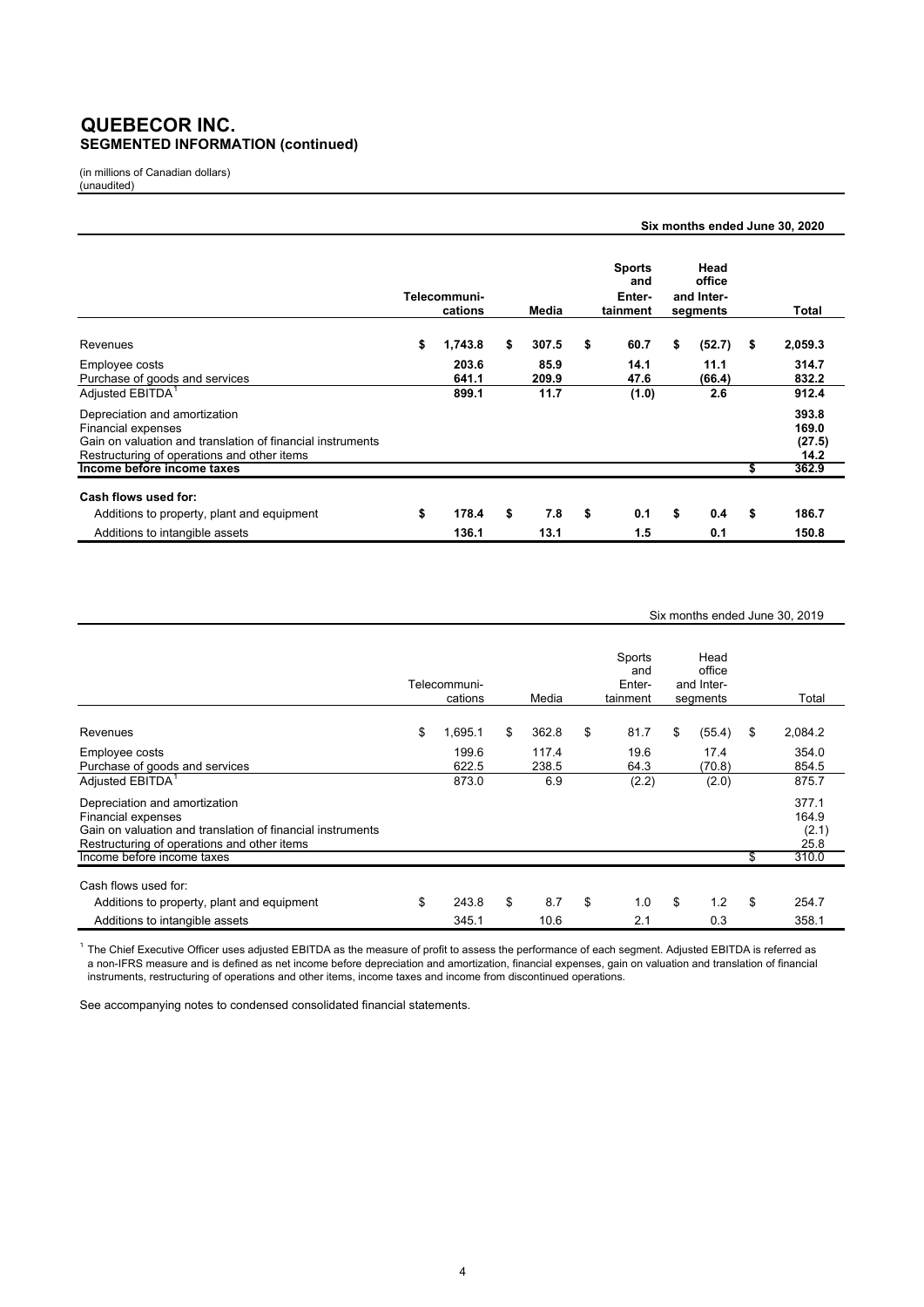### **QUEBECOR INC. CONSOLIDATED STATEMENTS OF EQUITY**

(in millions of Canadian dollars) (unaudited)

|                                   |                  | Equity attributable to shareholders |                                          |                                                        | Equity |                                                     |    |                        |
|-----------------------------------|------------------|-------------------------------------|------------------------------------------|--------------------------------------------------------|--------|-----------------------------------------------------|----|------------------------|
|                                   | Capital<br>stock | Contributed<br>surplus              | <b>Retained</b><br>earnings<br>(deficit) | <b>Accumulated</b><br>other com-<br>prehensive<br>loss |        | attributable<br>to non-<br>controlling<br>interests |    | <b>Total</b><br>equity |
|                                   | (note 12)        |                                     |                                          | (note 14)                                              |        |                                                     |    |                        |
| Balance as of December 31, 2018   | \$<br>1,065.9    | \$<br>4.7                           | \$<br>(507.9)                            | \$<br>(82.7)                                           | \$     | 88.5                                                | \$ | 568.5                  |
| Net income (loss)                 |                  |                                     | 329.2                                    |                                                        |        | (3.9)                                               |    | 325.3                  |
| Other comprehensive income        |                  |                                     |                                          | 32.0                                                   |        |                                                     |    | 32.0                   |
| Issuance of Class B Shares        | 2.7              | 3.0                                 |                                          |                                                        |        |                                                     |    | 5.7                    |
| <b>Dividends</b>                  |                  |                                     | (42.9)                                   |                                                        |        |                                                     |    | (42.9)                 |
| Repurchase of Class B Shares      | (7.8)            |                                     | (31.7)                                   |                                                        |        |                                                     |    | (39.5)                 |
| Balance as of June 30, 2019       | 1,060.8          | 7.7                                 | (253.3)                                  | (50.7)                                                 |        | 84.6                                                |    | 849.1                  |
| Net income                        |                  |                                     | 323.6                                    |                                                        |        | 9.4                                                 |    | 333.0                  |
| Other comprehensive (loss) income |                  |                                     |                                          | (13.4)                                                 |        | 0.6                                                 |    | (12.8)                 |
| <b>Dividends</b>                  |                  |                                     | (57.4)                                   |                                                        |        |                                                     |    | (57.4)                 |
| <b>Issuance of Class B Shares</b> | 5.6              | 9.7                                 |                                          |                                                        |        |                                                     |    | 15.3                   |
| Repurchase of Class B Shares      | (10.5)           |                                     | (44.6)                                   |                                                        |        |                                                     |    | (55.1)                 |
| Balance as of December 31, 2019   | 1,055.9          | 17.4                                | (31.7)                                   | (64.1)                                                 |        | 94.6                                                |    | 1,072.1                |
| Net income (loss)                 |                  |                                     | 306.5                                    |                                                        |        | (1.1)                                               |    | 305.4                  |
| Other comprehensive loss          |                  |                                     |                                          | (7.2)                                                  |        | (3.5)                                               |    | (10.7)                 |
| <b>Dividends</b>                  |                  |                                     | (101.2)                                  |                                                        |        | (0.2)                                               |    | (101.4)                |
| Repurchase of Class B Shares      | (18.6)           |                                     | (77.0)                                   |                                                        |        |                                                     |    | (95.6)                 |
| Balance as of June 30, 2020       | \$<br>1,037.3    | \$<br>17.4                          | \$<br>96.6                               | \$<br>(71.3)                                           | \$     | 89.8                                                | \$ | 1,169.8                |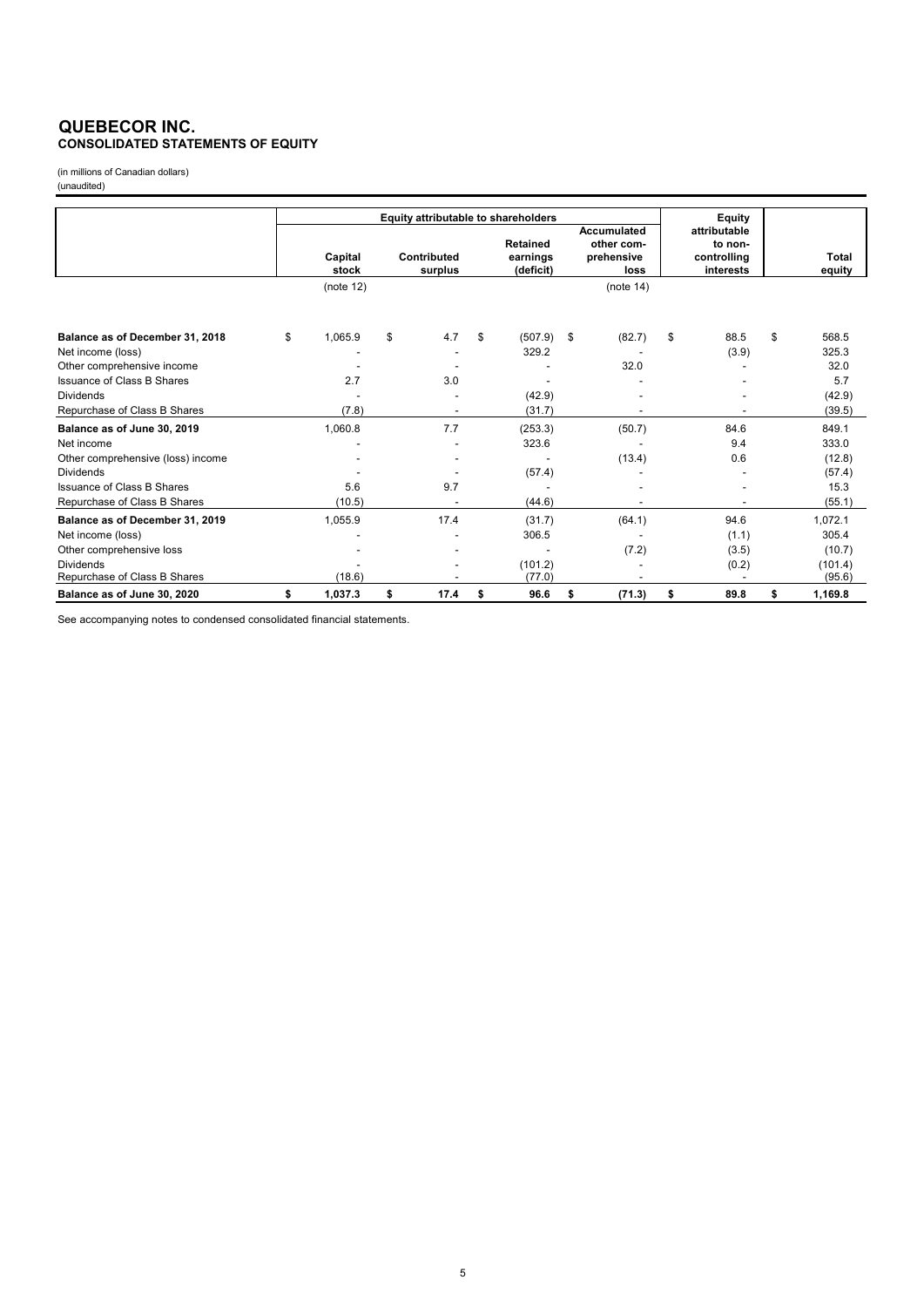### **QUEBECOR INC.**

### **CONSOLIDATED STATEMENTS OF CASH FLOWS**

| (in millions of Canadian dollars)<br>(unaudited)                                                                |                      |                      | Three months ended<br>June 30 |    | Six months ended<br>June 30 |    |                            |
|-----------------------------------------------------------------------------------------------------------------|----------------------|----------------------|-------------------------------|----|-----------------------------|----|----------------------------|
|                                                                                                                 | Note                 | 2020                 | 2019                          |    | 2020                        |    | 2019                       |
| Cash flows related to operating activities<br>Income from continuing operations                                 |                      | \$<br>141.5          | \$<br>138.4                   | \$ | 271.6                       | \$ | 227.8                      |
| Adjustments for:<br>Depreciation of property, plant and equipment<br>Amortization of intangible assets          |                      | 152.7<br>34.3        | 150.7<br>28.8                 |    | 305.8<br>70.2               |    | 301.8<br>57.4              |
| Amortization of right-of-use assets<br>Gain on valuation and translation of financial instruments               | 5                    | 8.7<br>(4.2)         | 9.1<br>(16.4)                 |    | 17.8<br>(27.5)              |    | 17.9<br>(2.1)              |
| Impairment of assets<br>Amortization of financing costs and long-term debt discount                             | 6<br>4               | 2.1                  | 15.3<br>2.0                   |    | 4.1                         |    | 18.8<br>4.0                |
| Deferred income taxes<br>Other                                                                                  |                      | (8.5)<br>(2.4)       | 4.5<br>(0.4)                  |    | (29.0)<br>0.2               |    | (3.2)<br>(2.1)             |
| Net change in non-cash balances related to operating activities                                                 |                      | 324.2<br>69.3        | 332.0<br>(42.8)               |    | 613.2<br>101.9              |    | 620.3<br>(150.6)           |
| Cash flows provided by continuing operating activities<br>Cash flows related to investing activities            |                      | 393.5                | 289.2                         |    | 715.1                       |    | 469.7                      |
| <b>Business acquisitions</b><br><b>Business disposals</b><br>Additions to property, plant and equipment         | $\overline{7}$<br>17 | (10.8)<br>(106.7)    | (11.1)<br>(0.9)<br>(114.9)    |    | (10.8)<br>(186.7)           |    | (34.6)<br>260.7<br>(254.7) |
| Additions to intangible assets<br>Proceeds from disposals of assets                                             | 8                    | (48.0)<br>0.7        | (306.9)<br>0.1                |    | (150.8)<br>2.2              |    | (358.1)<br>2.7             |
| Other<br>Cash flows used in continuing investing activities                                                     |                      | (2.3)<br>(167.1)     | (5.9)<br>(439.6)              |    | (2.9)<br>(349.0)            |    | (7.2)<br>(391.2)           |
| Cash flows related to financing activities<br>Net change in bank indebtedness                                   |                      | 4.0                  | (6.0)                         |    | (8.8)                       |    | (2.9)                      |
| Net change under revolving facilities<br>Repayment of long-term debt                                            |                      | (82.3)<br>(0.3)      | 210.7<br>(4.1)                |    | (135.2)<br>(0.6)            |    | 30.0<br>(8.0)              |
| Repayment of lease liabilities<br>Settlement of hedging contracts<br><b>Issuance of Class B Shares</b>          |                      | (10.9)<br>(0.8)      | (10.6)<br>(0.8)               |    | (20.5)<br>(0.8)             |    | (20.5)<br>(0.8)<br>2.7     |
| Repurchase of Class B Shares<br><b>Dividends</b>                                                                | 12                   | (61.5)<br>(101.2)    | (42.9)                        |    | (95.6)<br>(101.2)           |    | (39.5)<br>(42.9)           |
| Dividends paid to non-controlling interests<br>Cash flows (used in) provided by continuing financing activities |                      | (253.0)              | 146.3                         |    | (0.2)<br>(362.9)            |    | (81.9)                     |
| Cash flows (used in) provided by continuing operations                                                          |                      | (26.6)               | (4.1)                         |    | 3.2                         |    | (3.4)                      |
| Cash flows provided by (used in) discontinued operations                                                        | 17                   | 7.8                  | 1.6                           |    | 7.8                         |    | (0.7)                      |
| Cash and cash equivalents at beginning of period<br>Cash and cash equivalents at end of period                  |                      | \$<br>43.8<br>25.0   | \$<br>19.7<br>17.2            | \$ | 14.0<br>25.0                | \$ | 21.3<br>17.2               |
|                                                                                                                 |                      |                      |                               |    |                             |    |                            |
| Cash and cash equivalents consist of<br>Cash<br>Cash equivalents                                                |                      | \$<br>20.3<br>4.7    | \$<br>5.7<br>11.5             | \$ | 20.3<br>4.7                 | \$ | 5.7<br>11.5                |
|                                                                                                                 |                      | \$<br>25.0           | \$<br>$\overline{17.2}$       | \$ | 25.0                        | \$ | 17.2                       |
| Interest and taxes reflected as operating activities                                                            |                      |                      |                               |    |                             |    |                            |
| Cash interest payments<br>Cash income tax payments (net of refunds)                                             |                      | \$<br>118.3<br>(0.1) | \$<br>110.7<br>42.1           | \$ | 157.2<br>22.9               | \$ | 157.8<br>180.8             |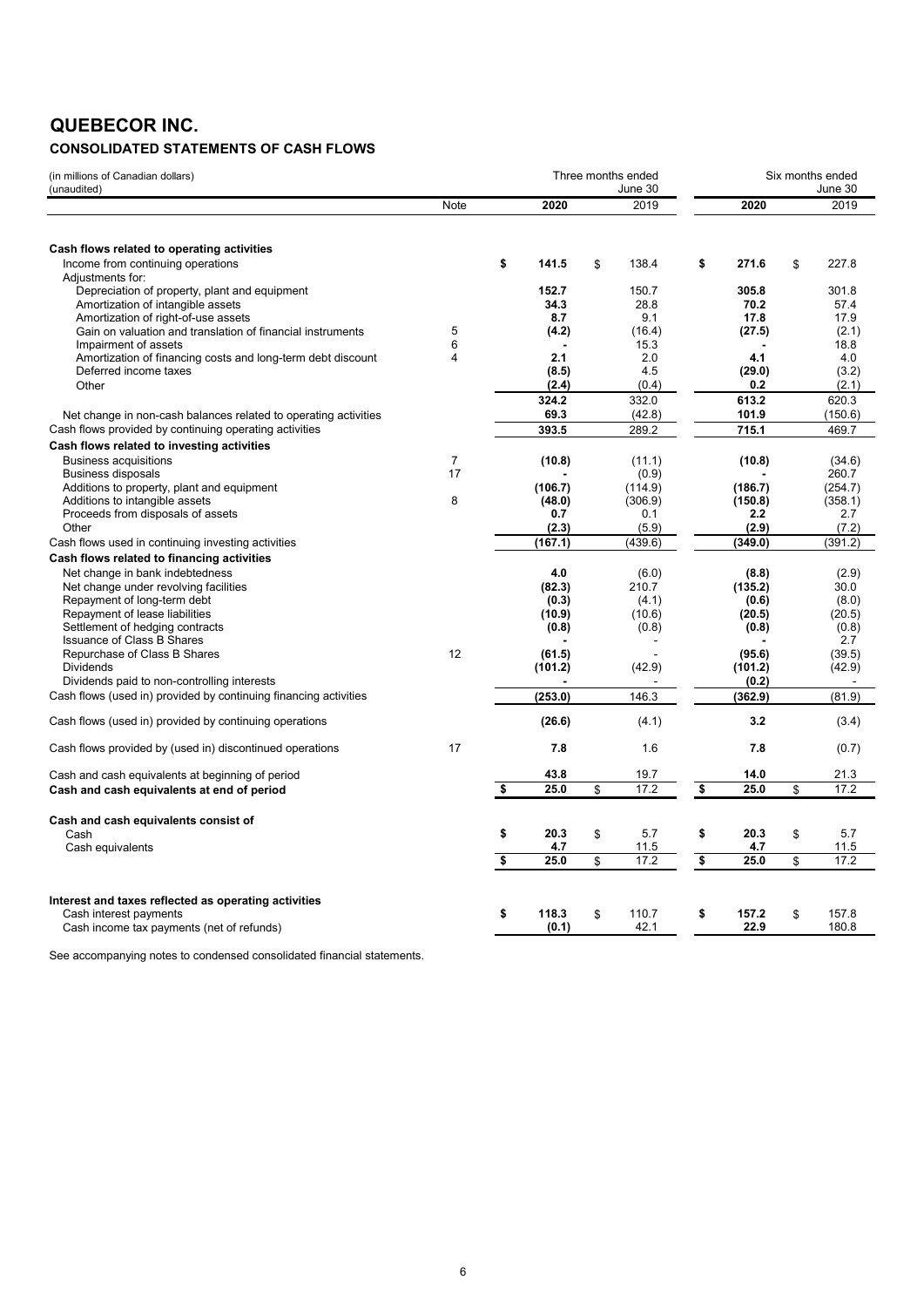## **QUEBECOR INC. CONSOLIDATED BALANCE SHEETS**

(in millions of Canadian dollars)

| (unaudited)                                                               |      | June 30          | December 31      |
|---------------------------------------------------------------------------|------|------------------|------------------|
|                                                                           | Note | 2020             | 2019             |
|                                                                           |      |                  |                  |
|                                                                           |      |                  |                  |
| <b>Assets</b>                                                             |      |                  |                  |
| <b>Current assets</b>                                                     |      |                  |                  |
| Cash and cash equivalents                                                 |      | \$<br>25.0       | \$<br>14.0       |
| Accounts receivable                                                       |      | 552.5            | 548.0            |
| Contract assets                                                           |      | 156.2            | 160.3            |
| Income taxes                                                              |      | 7.8              | 19.1             |
| Inventories                                                               |      | 215.5            | 240.4            |
| Other current assets                                                      |      | 119.8<br>1,076.8 | 121.2<br>1,103.0 |
|                                                                           |      |                  |                  |
| <b>Non-current assets</b>                                                 |      |                  |                  |
| Property, plant and equipment                                             |      | 3,309.2          | 3,415.9          |
| Intangible assets                                                         |      | 1,472.0          | 1,444.0          |
| Goodwill<br>Right-of-use assets                                           |      | 2,692.9<br>132.3 | 2,692.9<br>110.4 |
| Derivative financial instruments                                          |      | 902.9            | 679.8            |
| Deferred income taxes                                                     |      | 37.6             | 31.2             |
| Other assets                                                              |      | 264.2            | 248.7            |
|                                                                           |      | 8,811.1          | 8,622.9          |
| <b>Total assets</b>                                                       |      | 9,887.9<br>\$    | \$<br>9,725.9    |
|                                                                           |      |                  |                  |
| <b>Liabilities and equity</b>                                             |      |                  |                  |
| <b>Current liabilities</b>                                                |      |                  |                  |
| Bank indebtedness                                                         |      | 20.6<br>\$       | \$<br>29.4       |
| Accounts payable, accrued charges and provisions                          |      | 747.4            | 809.6            |
| Deferred revenue                                                          |      | 337.0            | 332.7            |
| Income taxes                                                              |      | 91.3             | 4.2              |
| Current portion of long-term debt<br>Current portion of lease liabilities | 9    | 5.4<br>32.0      | 57.2<br>31.3     |
|                                                                           |      | 1,233.7          |                  |
|                                                                           |      |                  | 1,264.4          |
| <b>Non-current liabilities</b>                                            |      |                  |                  |
| Long-term debt                                                            | 9    | 6,000.5          | 5,900.3          |
| Derivative financial instruments                                          |      |                  | 2.1              |
| Convertible debentures<br>Lease liabilities                               |      | 150.0<br>125.1   | 150.0<br>106.6   |
| Deferred income taxes                                                     |      | 833.9            | 859.2            |
| Other liabilities                                                         |      | 374.9            | 371.2            |
|                                                                           |      | 7,484.4          | 7,389.4          |
| <b>Equity</b>                                                             | 12   |                  |                  |
| Capital stock<br>Contributed surplus                                      |      | 1,037.3<br>17.4  | 1,055.9<br>17.4  |
| Retained earnings (deficit)                                               |      | 96.6             | (31.7)           |
| Accumulated other comprehensive loss                                      | 14   | (71.3)           | (64.1)           |
| Equity attributable to shareholders                                       |      | 1,080.0          | 977.5            |
| Non-controlling interests                                                 |      | 89.8             | 94.6             |
|                                                                           |      | 1,169.8          | 1,072.1          |
| Contingencies                                                             | 16   |                  |                  |
| <b>Total liabilities and equity</b>                                       |      | 9,887.9<br>\$    | 9,725.9          |
|                                                                           |      |                  | \$               |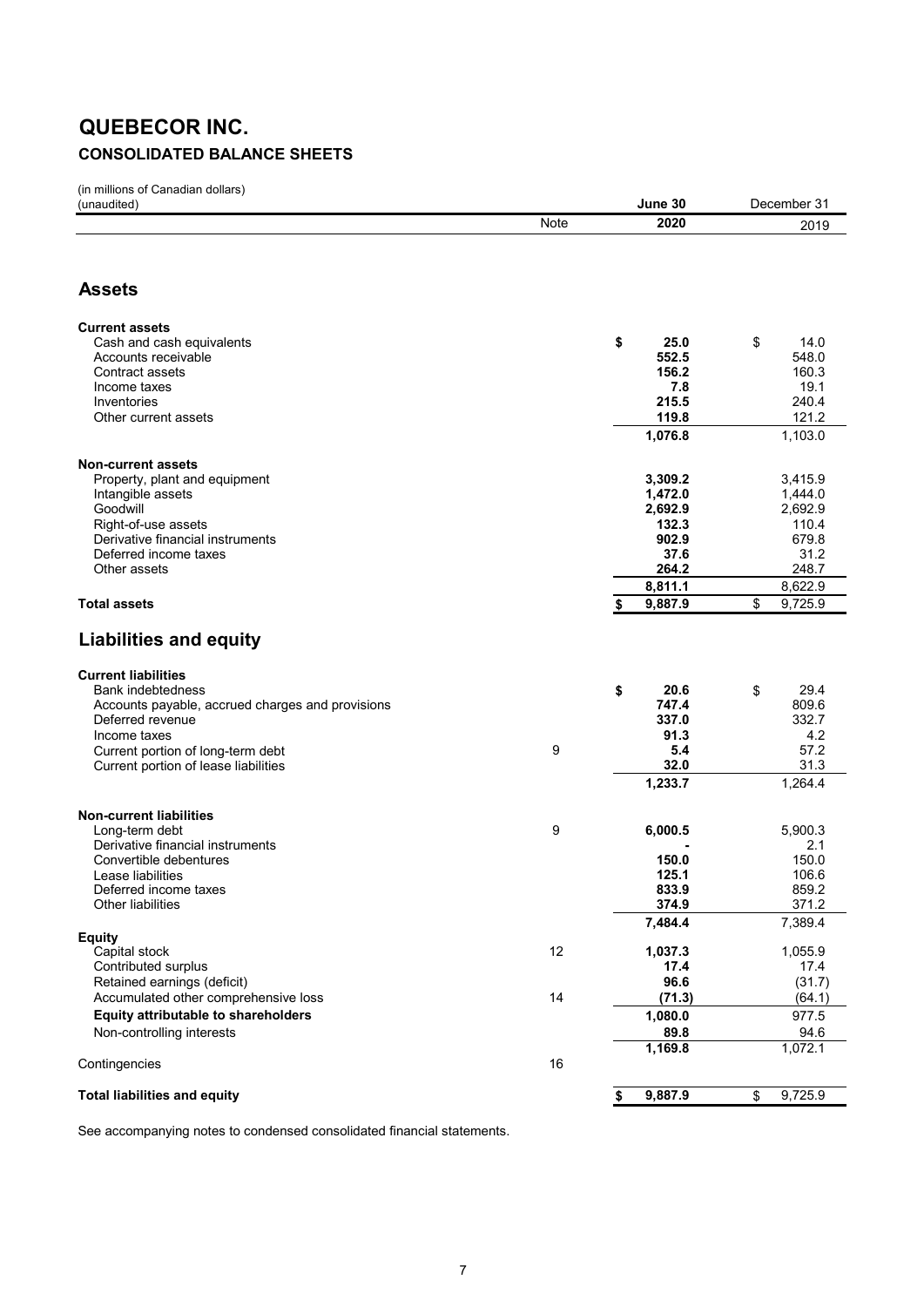For the three-month and six-month periods ended June 30, 2020 and 2019 (tabular amounts in millions of Canadian dollars, except for per share data and option data) (unaudited)

Quebecor Inc. ("Quebecor" or the "Corporation") is incorporated under the laws of Québec. The Corporation's head office and registered office is located at 612 rue Saint-Jacques, Montréal (Québec), Canada. Quebecor is a holding corporation with a 100% interest in Quebecor Media Inc. ("Quebecor Media"). Unless the context otherwise requires, Quebecor or the Corporation refer to Quebecor Inc. and its subsidiaries and Quebecor Media refers to Quebecor Media Inc. and its subsidiaries.

The Corporation operates, through its subsidiaries, in the following industry segments: Telecommunications, Media, and Sports and Entertainment. The Telecommunications segment offers television distribution, Internet access, business solutions, cable and mobile telephony and over-the-top video services in Canada and is engaged in the rental of movies and televisual products through its video-on-demand service. The operations of the Media segment in Québec include the operation of an over-the-air television network and specialty television services, the operation of soundstage and equipment leasing and post-production services for the film and television industries, the printing, publishing and distribution of daily newspapers, the operation of Internet portals and specialized Web sites, the publishing and distribution of magazines, the production and distribution of audiovisual content and the operation of an out-of-home advertising business. The activities of the Sports and Entertainment segment in Québec encompass the operation and management of the Videotron Centre in Québec City, show production, sporting and cultural events management, the publishing and distribution of books, the distribution and production of music, and the operation of two Quebec Major Junior Hockey League teams.

#### COVID-19 pandemic

The COVID-19 pandemic is having a significant impact on the economic environment in Canada and around the world. On March 13, 2020, in order to limit the spread of the virus, the Québec government imposed a number of restrictions and special preventive measures, including the suspension of business activities deemed non-essential. Since then, the Québec government has gradually announced the stages of its reopening plan, which extend over a period of several months. This crisis curtailed the operations of many of Quebecor's business partners and has led to a significant slowdown in some of Quebecor's segments in the first semester of 2020. Among other impacts, the COVID-19 virus and the measures to prevent its spread have led to a significant reduction in volume at Videotron Ltd ("Videotron")'s retail outlets and delays in client migration to its new Helix entertainment and home management platform; lower advertising revenues, a significant decrease of sports events broadcast by the TVA Sports channel, and reduced film and audiovisual content activity in the Media segment; and delays or cancellations of shows and events, and interruption of music and book distribution activities in the Sports and Entertainment segment. However, Quebecor has continued and will continue to provide essential telecommunications and news services during this health crisis, while safeguarding the health and safety of the public and of its employees. Because of the slowdown in the economy, approximately 10% of Quebecor's workforce received benefits under the Corporation's assistance program because they are on stand-by. During the health crisis, this program provides financial assistance in addition to the Canada Emergency Wage Subsidy or Canada Emergency Response Benefit programs. Most of the business units in the Media segment and Sports and Entertainment segment qualified for the Emergency Wage Subsidy, and provisions for subsidies receivable were recorded in the second quarter of 2020 as a reduction in employee costs. Given the uncertainty about the evolution of the pandemic, the full impact of the crisis cannot be determined with certainty at this stage.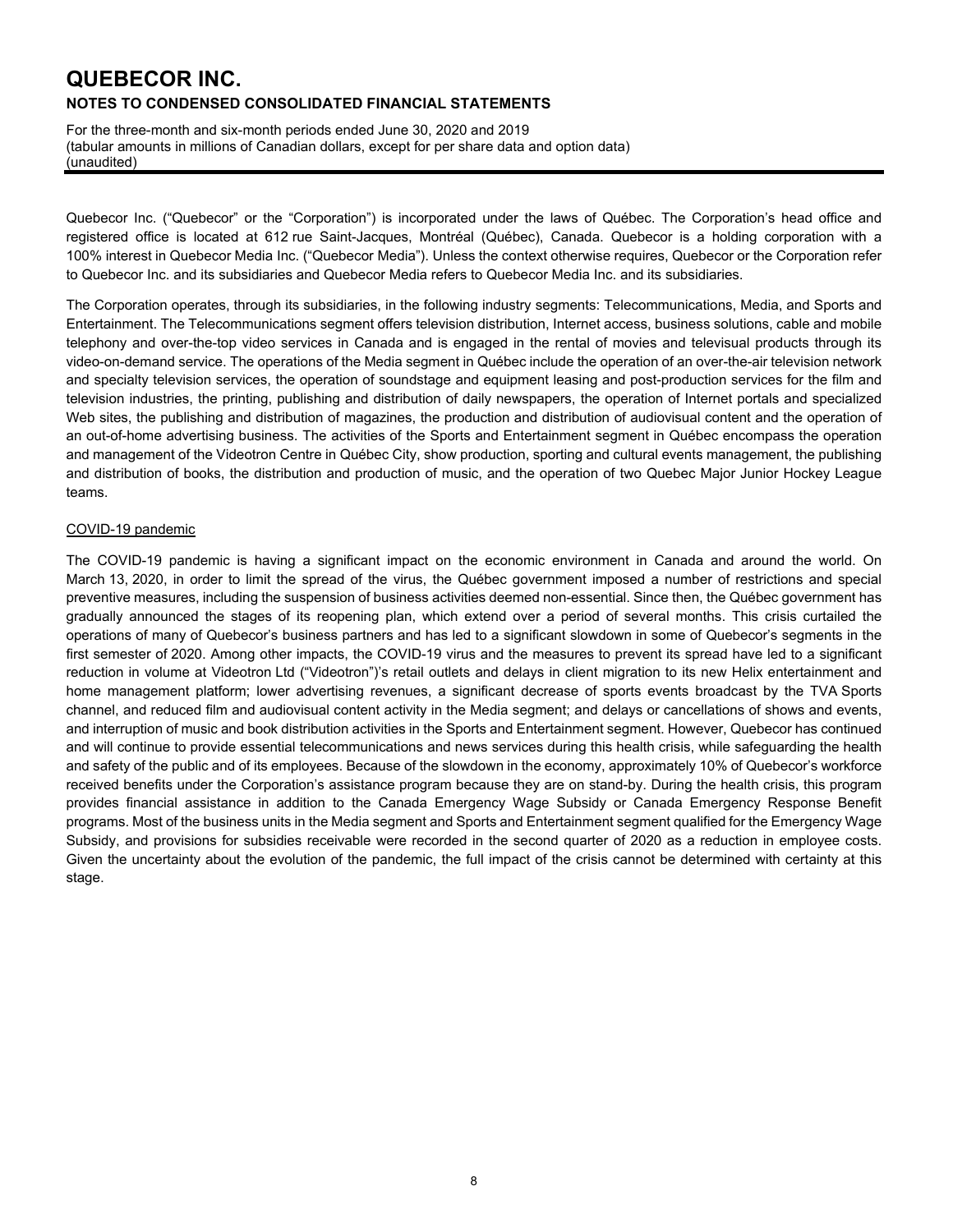For the three-month and six-month periods ended June 30, 2020 and 2019 (tabular amounts in millions of Canadian dollars, except for per share data and option data) (unaudited)

### **1. BASIS OF PRESENTATION**

These consolidated financial statements have been prepared in accordance with International Financial Reporting Standards ("IFRS") as issued by the International Accounting Standards Board ("IASB"), except that they do not include all disclosures required under IFRS for annual consolidated financial statements. In particular, these consolidated financial statements were prepared in accordance with IAS 34, *Interim Financial Reporting*, and, accordingly, they are condensed consolidated financial statements. These condensed consolidated financial statements should be read in conjunction with the Corporation's 2019 annual consolidated financial statements, which contain a description of the accounting policies used in the preparation of these condensed consolidated financial statements.

These condensed consolidated financial statements were approved for issue by the Board of Directors of Quebecor on August 5, 2020.

Comparative figures for previous periods have been restated to conform to the presentation adopted for the three-month and six-month periods ended June 30, 2020.

### **2. REVENUES**

|                          | Three months ended June 30 |               | Six months ended June 30 |               |
|--------------------------|----------------------------|---------------|--------------------------|---------------|
|                          | 2020                       | 2019          | 2020                     | 2019          |
|                          |                            |               |                          |               |
| Telecommunications:      |                            |               |                          |               |
| Internet                 | \$<br>276.1                | \$<br>278.7   | \$<br>553.6              | \$<br>552.3   |
| Cable television         | 227.8                      | 247.5         | 460.9                    | 492.7         |
| Mobile telephony         | 159.7                      | 146.4         | 319.9                    | 287.8         |
| Cable telephony          | 86.9                       | 85.7          | 169.7                    | 173.0         |
| Equipment sales          | 73.9                       | 51.4          | 150.0                    | 100.6         |
| Other                    | 44.7                       | 44.7          | 89.7                     | 88.7          |
| Media:                   |                            |               |                          |               |
| Advertising              | 54.1                       | 92.6          | 131.9                    | 176.5         |
| Subscription             | 47.9                       | 53.0          | 99.7                     | 103.8         |
| Other                    | 30.7                       | 44.5          | 75.9                     | 82.5          |
| Sports and Entertainment | 25.9                       | 41.3          | 60.7                     | 81.7          |
| Inter-segments           | (23.9)                     | (28.9)        | (52.7)                   | (55.4)        |
|                          | \$<br>1,003.8              | \$<br>1,056.9 | \$<br>2,059.3            | \$<br>2,084.2 |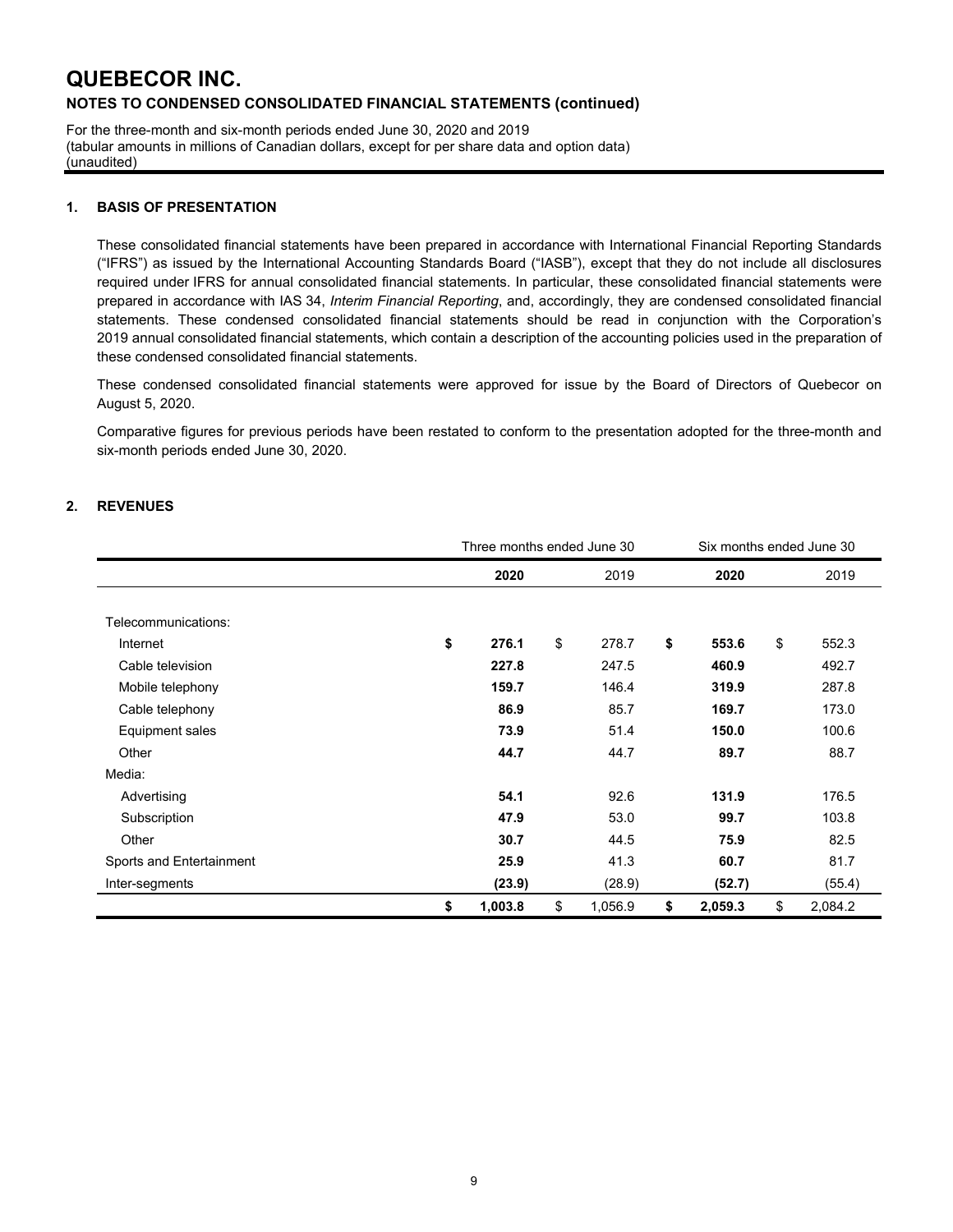For the three-month and six-month periods ended June 30, 2020 and 2019 (tabular amounts in millions of Canadian dollars, except for per share data and option data) (unaudited)

### **3. EMPLOYEE COSTS AND PURCHASE OF GOODS AND SERVICES**

|                                                                                           | Three months ended June 30 |             | Six months ended June 30 |               |
|-------------------------------------------------------------------------------------------|----------------------------|-------------|--------------------------|---------------|
|                                                                                           | 2020                       | 2019        | 2020                     | 2019          |
| Employee costs                                                                            | \$<br>188.7                | \$<br>229.1 | \$<br>418.6              | \$<br>462.1   |
| Less employee costs capitalized to property, plant and<br>equipment and intangible assets | (52.0)                     | (56.9)      | (103.9)                  | (108.1)       |
|                                                                                           | 136.7                      | 172.2       | 314.7                    | 354.0         |
| Purchase of goods and services:                                                           |                            |             |                          |               |
| Royalties, rights and creation costs <sup>1</sup>                                         | 168.7                      | 183.5       | 337.2                    | 352.8         |
| Cost of products sold                                                                     | 90.9                       | 87.4        | 188.0                    | 180.4         |
| Service contracts                                                                         | 40.7                       | 36.4        | 87.1                     | 73.9          |
| Marketing, circulation and distribution expenses                                          | 12.2                       | 23.0        | 33.3                     | 46.2          |
| Other                                                                                     | 78.9                       | 99.4        | 186.6                    | 201.2         |
|                                                                                           | 391.4                      | 429.7       | 832.2                    | 854.5         |
|                                                                                           | \$<br>528.1                | \$<br>601.9 | \$<br>1,146.9            | \$<br>1.208.5 |

<sup>1</sup> During the second quarter of 2020, the Corporation remeasured its audiovisual content asset, given the current pandemic and its impacts on the Media segment's operations. As a result of this remeasurement, the Media segment recorded a \$28.1 million charge for audiovisual content for the three-month and six-month periods ended June 30, 2020. Despite this charge, audiovisual content rights and costs of the Media segment for these periods decreased by \$12.6 million and \$12.1 million by comparison with the respective three-month and six-month periods ended June 30, 2019. The management of the Corporation will remeasure its audiovisual content asset in the coming quarters as the situation develops.

### **4. FINANCIAL EXPENSES**

|                                                                             | Three months ended June 30<br>Six months ended June 30 |       |    |       |    |       |             |
|-----------------------------------------------------------------------------|--------------------------------------------------------|-------|----|-------|----|-------|-------------|
|                                                                             |                                                        | 2020  |    | 2019  |    | 2020  | 2019        |
| Interest on long-term debt and on debentures                                | \$                                                     | 76.2  | \$ | 77.1  | \$ | 153.4 | \$<br>154.6 |
| Amortization of financing costs and long-term debt<br>discount              |                                                        | 2.1   |    | 2.0   |    | 4.1   | 4.0         |
| Interest on lease liabilities                                               |                                                        | 1.8   |    | 2.1   |    | 3.8   | 4.0         |
| Interest on net defined benefit liability                                   |                                                        | 2.0   |    | 1.8   |    | 3.9   | 3.6         |
| (Gain) loss on foreign currency translation on short-term<br>monetary items |                                                        | (1.6) |    | (0.6) |    | 3.0   | (1.4)       |
| Other                                                                       |                                                        | 1.1   |    | 0.4   |    | 0.8   | 0.1         |
|                                                                             | \$                                                     | 81.6  | \$ | 82.8  | \$ | 169.0 | \$<br>164.9 |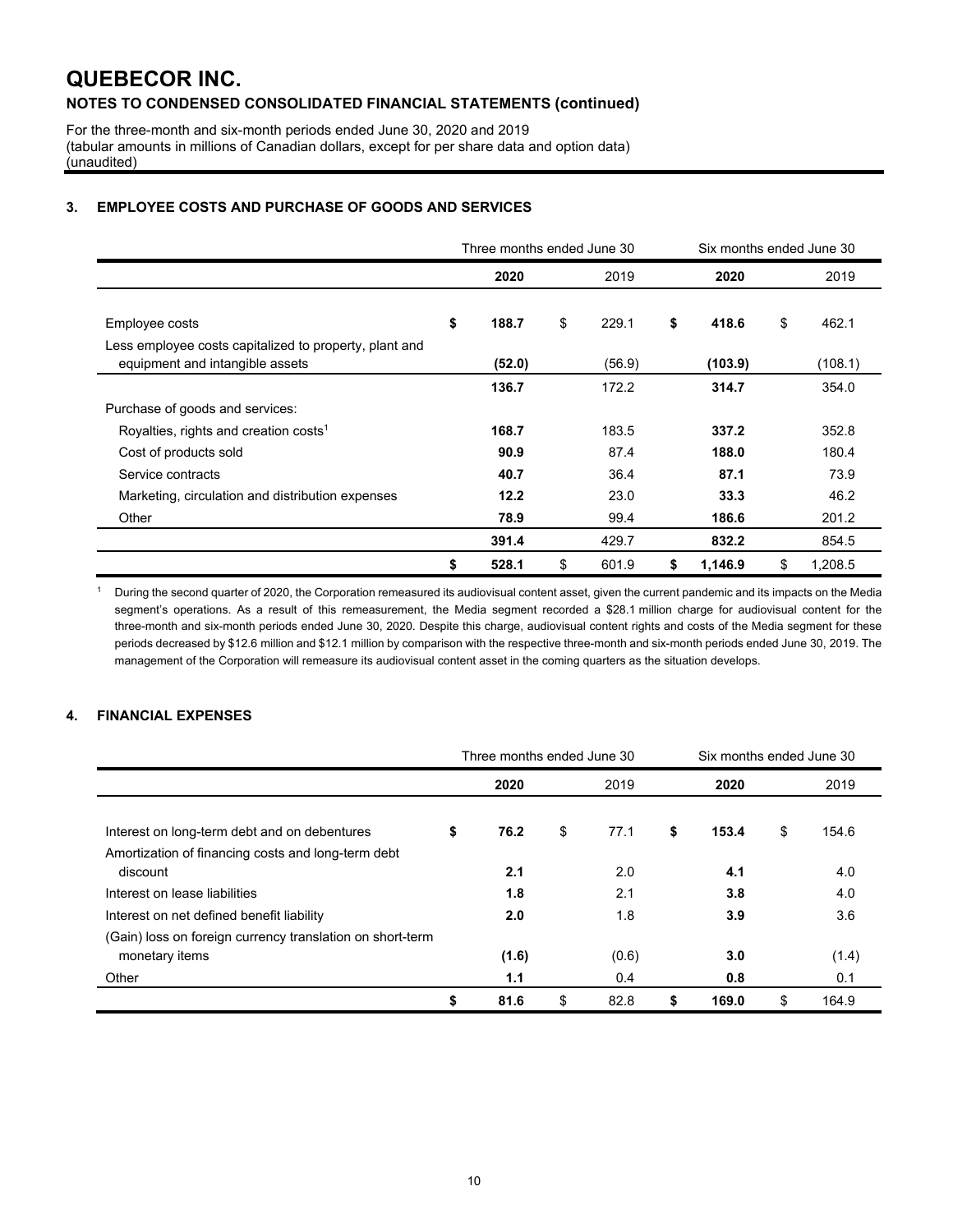For the three-month and six-month periods ended June 30, 2020 and 2019 (tabular amounts in millions of Canadian dollars, except for per share data and option data) (unaudited)

### **5. GAIN ON VALUATION AND TRANSLATION OF FINANCIAL INSTRUMENTS**

|                                                                   | Three months ended June 30 |       |    |        | Six months ended June 30 |        |    |       |
|-------------------------------------------------------------------|----------------------------|-------|----|--------|--------------------------|--------|----|-------|
|                                                                   |                            | 2020  |    | 2019   |                          | 2020   |    | 2019  |
| Gain on embedded derivatives related to convertible<br>debentures | \$                         | (4.7) | \$ | (16.4) | S                        | (27.2) | \$ | (2.8) |
| Other                                                             |                            | 0.5   |    |        |                          | (0.3)  |    | 0.7   |
|                                                                   |                            | (4.2) | \$ | (16.4) |                          | (27.5) |    | (2.1) |

### **6. RESTRUCTURING OF OPERATIONS AND OTHER ITEMS**

During the respective three-month and six-month periods ended June 30, 2020, charges of \$10.3 million and \$14.2 million were recorded in connection with cost reduction initiatives in the Corporation's various segments.

During the respective three-month and six-month periods ended June 30, 2019, charges of \$2.0 million and \$7.0 million were recorded relating to cost reduction initiatives and impairment of assets charges of \$15.3 million and \$18.8 million were also recorded.

### **7. BUSINESS ACQUISITIONS**

On June 17, 2020, the Sports and Entertainment segment acquired the Théâtre Capitole, a concert hall in Québec, for a cash consideration of \$10.8 million, net of an assumed working capital liability. The acquired assets consist mainly of the building and equipment.

On February 13, 2019, TVA Group Inc. ("TVA Group") acquired the companies in the Serdy Média inc. and Serdy Video Inc. groups, including the Évasion and Zeste specialty channels, for a total cash consideration of \$23.5 million, net of cash acquired of \$0.5 million. An amount of \$1.6 million relating to certain post-closing adjustments was also paid during the third quarter of 2019. The acquired assets consisted mainly of intangible assets and goodwill.

On April 1, 2019, TVA Group acquired the Incendo Media Inc. group, a Montréal-based producer and distributor of television programs for international markets, for a cash consideration of \$11.1 million (net of cash acquired of \$0.9 million) and a balance payable at fair value of \$6.8 million. An amount of \$0.6 million relating to certain post-closing adjustment was also received during the third quarter of 2019. The purchase price is subject to adjustments relating to the achievement of future conditions. The acquired assets consist mainly of intangible assets and goodwill.

### **8. SPECTRUM LICENCES**

On April 10, 2019, Videotron acquired ten 600 MHz spectrum licences covering Eastern, Southern and Northern Québec, as well as Outaouais and Eastern Ontario regions for a total price of \$255.8 million.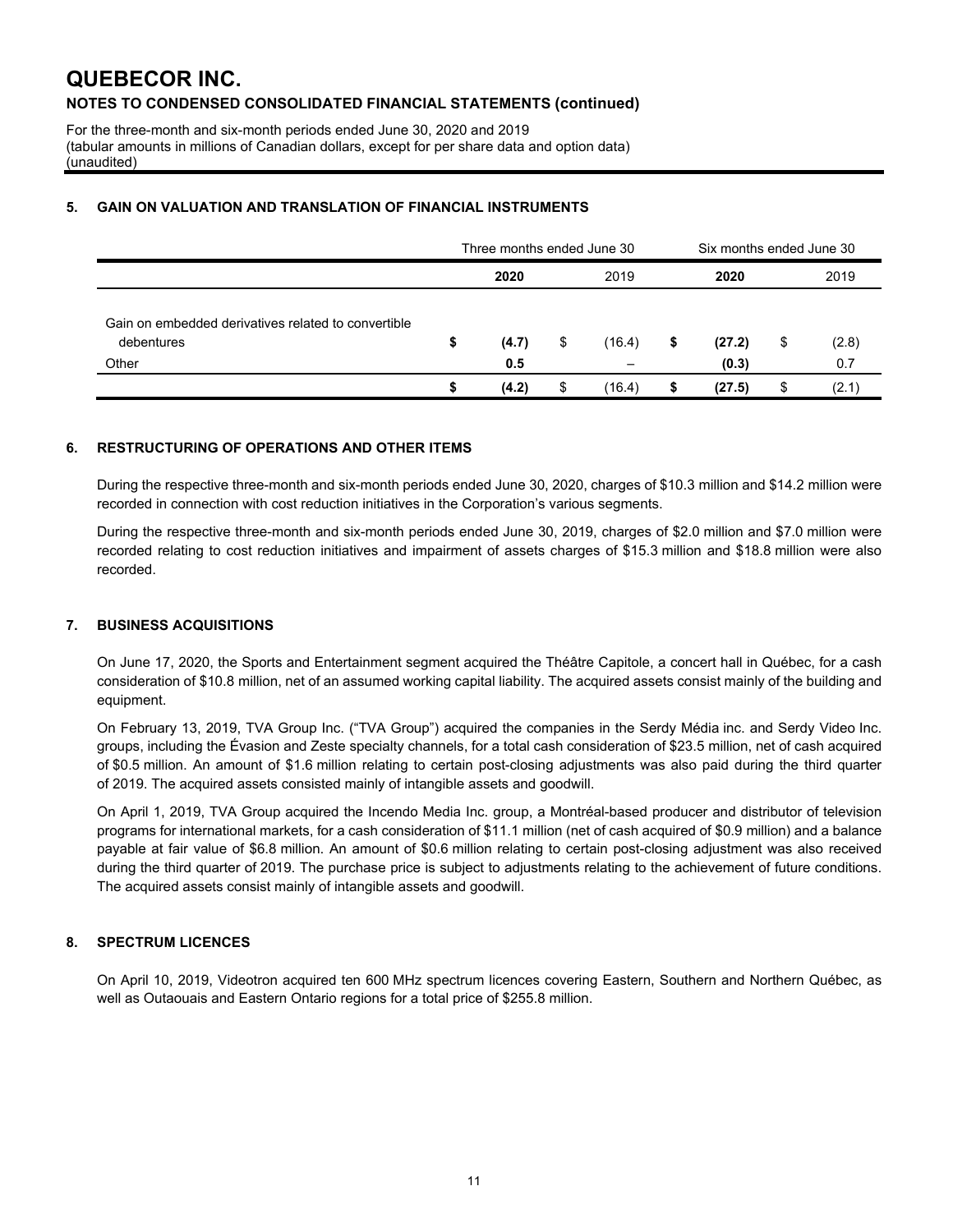For the three-month and six-month periods ended June 30, 2020 and 2019 (tabular amounts in millions of Canadian dollars, except for per share data and option data) (unaudited)

### **9. LONG-TERM DEBT**

Components of long-term debt are as follows:

|                                                           | <b>June 30,</b><br>2020 | December 31,<br>2019 |         |
|-----------------------------------------------------------|-------------------------|----------------------|---------|
| Long-term debt                                            | \$<br>6,019.1           | \$                   | 5,986.1 |
| Change in fair value related to hedged interest rate risk | 20.5                    |                      | 9.1     |
| Financing fees, net of amortization                       | (33.7)                  |                      | (37.7)  |
|                                                           | 6,005.9                 |                      | 5,957.5 |
| Less current portion                                      | (5.4)                   |                      | (57.2)  |
|                                                           | \$<br>6,000.5           | \$                   | 5,900.3 |

As of June 30, 2020, the carrying value of long-term debt denominated in U.S. dollars, excluding financing fees, was \$3,899.1 million (\$3,718.8 million as of December 31, 2019) while the net fair value of related hedging derivative instruments were in an asset position of \$902.1 million (\$679.8 million as of December 31, 2019).

On July 15, 2020, the revolving credit facility of Quebecor in an amount of \$50.0 million expired and was not renewed.

On February 21, 2020, TVA Group amended its secured revolving credit facility to extend its term from February 2020 to February 2021, to reduce the amount available for borrowing from \$150.0 million to \$75.0 million and to amend certain terms and conditions.

#### **10. CONVERTIBLE DEBENTURES**

In accordance with the terms of the trust indenture governing the convertible debentures, the quarterly dividend declared on March 11, 2020 on Quebecor Class B Subordinate Voting Shares ("Class B Shares") triggered an adjustment to the floor price and ceiling price then in effect. Effective on March 26, 2020, the conversion features of the convertible debentures are subject to an adjusted floor price of approximately \$26.57 per share (that is, a maximum number of approximately 5,644,430 Class B Shares corresponding to a ratio of \$150.0 million to the adjusted floor price) and an adjusted ceiling price of approximately \$33.22 per share (that is, a minimum number of approximately 4,515,544 Class B Shares corresponding to a ratio of \$150.0 million to the adjusted ceiling price).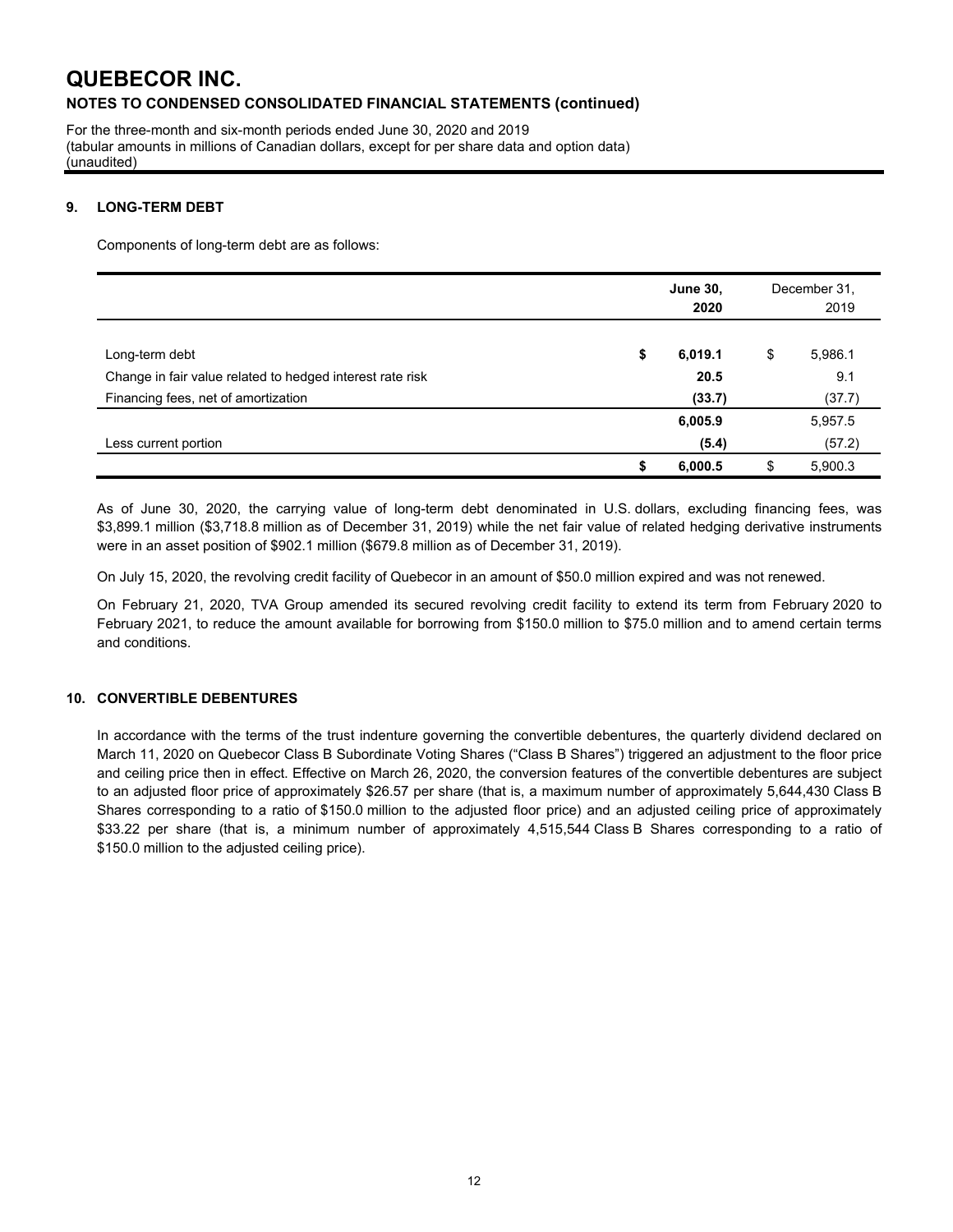For the three-month and six-month periods ended June 30, 2020 and 2019 (tabular amounts in millions of Canadian dollars, except for per share data and option data) (unaudited)

### **11. EARNINGS PER SHARE ATTRIBUTABLE TO SHAREHOLDERS**

Basic earnings per share are calculated by dividing net income attributable to shareholders by the weighted average number of shares outstanding during the period. Diluted earnings per share are calculated by taking into account the potentially dilutive effect of stock options of the Corporation on the number of shares outstanding, the potentially dilutive effect of stock options of the Corporation's subsidiaries on net income attributable to shareholders, and the potentially dilutive effect of conversion of convertible debentures issued by the Corporation on the number of shares outstanding and on net income attributable to shareholders.

The following table sets forth the computation of basic and diluted earnings per share attributable to shareholders:

|                                                                                                                                                                           | Three months ended June 30 |       |    |        | Six months ended June 30 |    |       |
|---------------------------------------------------------------------------------------------------------------------------------------------------------------------------|----------------------------|-------|----|--------|--------------------------|----|-------|
|                                                                                                                                                                           |                            | 2020  |    | 2019   | 2020                     |    | 2019  |
| Income from continuing operations attributable to<br>shareholders<br>Impact of assumed conversion of convertible<br>debentures of the Corporation and of stock options    | \$                         | 142.4 | \$ | 140.2  | \$<br>272.7              | \$ | 231.7 |
| of subsidiaries                                                                                                                                                           |                            | (3.6) |    | (15.5) | (25.1)                   |    | (0.9) |
| Income from continuing operations attributable to<br>shareholders, adjusted for dilution effect                                                                           | \$                         | 138.8 | \$ | 124.7  | \$<br>247.6              | \$ | 230.8 |
| Net income attributable to shareholders<br>Impact of assumed conversion of convertible<br>debentures of the Corporation and of stock options                              | \$                         | 174.9 | \$ | 140.2  | \$<br>306.5              | \$ | 329.2 |
| of subsidiaries                                                                                                                                                           |                            | (3.6) |    | (15.5) | (25.1)                   |    | (0.9) |
| Net income attributable to shareholders, adjusted<br>for dilution effect                                                                                                  | \$                         | 171.3 | \$ | 124.7  | \$<br>281.4              | \$ | 328.3 |
| Weighted average number of shares outstanding<br>(in millions)<br>Potentially dilutive effect of convertible debentures of<br>the Corporation and of stock options of the |                            | 252.8 |    | 255.9  | 253.4                    |    | 255.9 |
| Corporation (in millions)                                                                                                                                                 |                            | 5.8   |    | 6.2    | 5.8                      |    | 6.2   |
| Weighted average number of diluted shares<br>outstanding (in millions)                                                                                                    |                            | 258.6 |    | 262.1  | 259.2                    |    | 262.1 |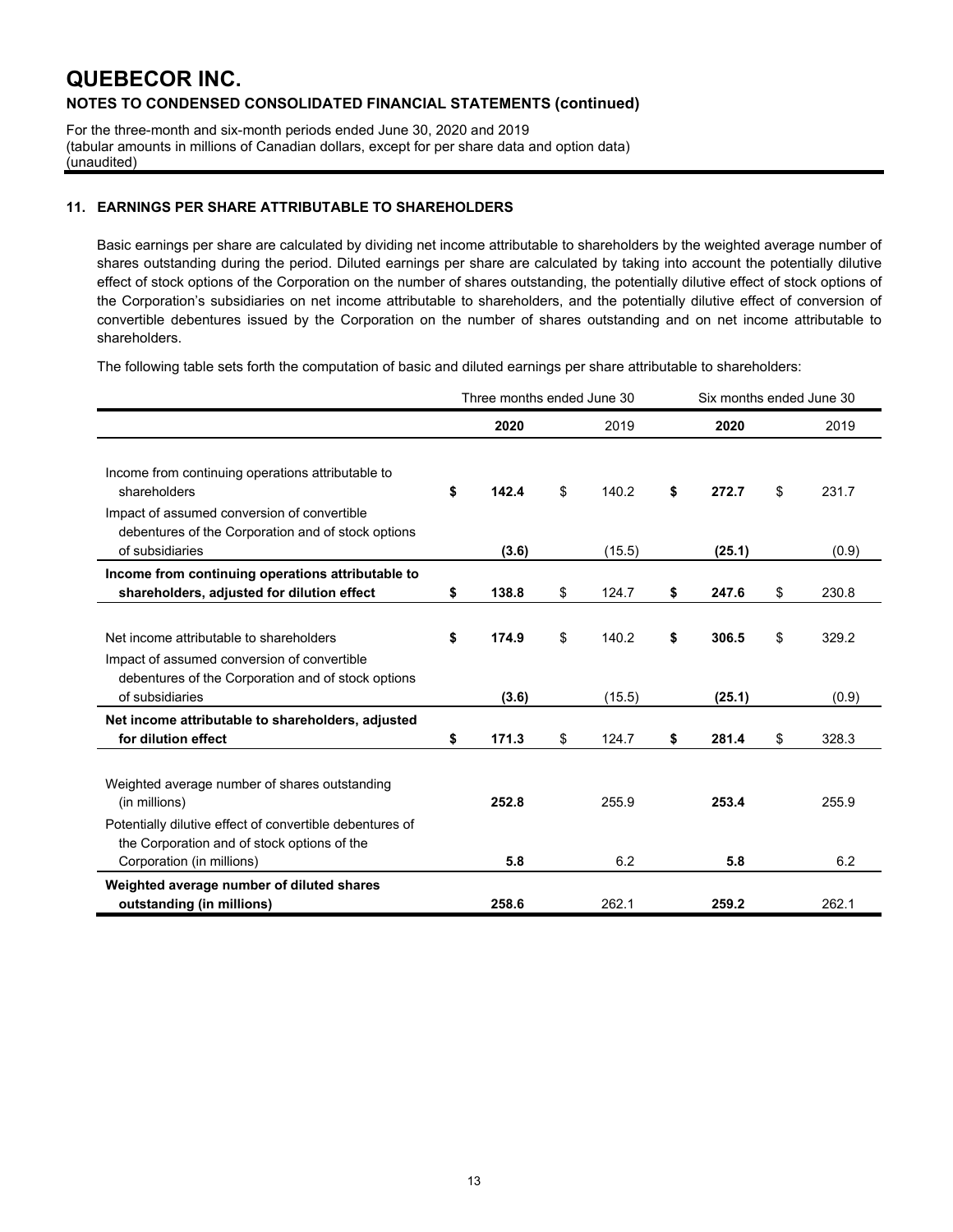For the three-month and six-month periods ended June 30, 2020 and 2019 (tabular amounts in millions of Canadian dollars, except for per share data and option data) (unaudited)

### **12. CAPITAL STOCK**

#### **(a) Authorized capital stock**

An unlimited number of Class A Multiple Voting Shares ("Class A Shares") with voting rights of 10 votes per share convertible at any time into Class B Shares on a one-for-one basis.

An unlimited number of Class B Shares convertible into Class A Shares on a one-for-one basis, only if a takeover bid for Class A Shares is made to holders of Class A Shares without being made concurrently and under the same terms to holders of Class B Shares, for the sole purpose of allowing the holders of Class B Shares to accept the offer and subject to certain other stated conditions provided in the articles, including acceptance of the offer by the majority holder.

Holders of Class B Shares are entitled to elect 25% of the Board of Directors of Quebecor. Holders of Class A Shares may elect the other members of the Board of Directors.

#### **(b) Issued and outstanding capital stock**

|                                              | <b>Class A Shares</b> |    | <b>Class B Shares</b> |               |    |         |
|----------------------------------------------|-----------------------|----|-----------------------|---------------|----|---------|
|                                              | Number                |    | Amount                | Number        |    | Amount  |
|                                              |                       |    |                       |               |    |         |
| Balance as of December 31, 2019              | 77,213,834            | \$ | 8.6                   | 177.415.407   | \$ | 1.047.3 |
| Class A Shares converted into Class B Shares | (2,600)               |    |                       | 2,600         |    |         |
| Shares purchased and cancelled               | -                     |    | $\qquad \qquad -$     | (3, 143, 300) |    | (18.6)  |
| Balance as of June 30, 2020                  | 77,211,234            | \$ | 8.6                   | 174,274,707   |    | 1.028.7 |

On August 7, 2019, the Corporation filed a normal course issuer bid for a maximum of 1,000,000 Class A Shares representing approximately 1.3% of issued and outstanding Class A Shares, and for a maximum of 4,000,000 Class B Shares representing approximately 2.2% of issued and outstanding Class B Shares as of August 1, 2019. The purchases can be made from August 15, 2019 to August 14, 2020, at prevailing market prices on the open market through the facilities of the Toronto Stock Exchange or other alternative trading systems. All shares purchased under the bid will be cancelled.

On May 27, 2020, the Corporation received approval from the Toronto Stock Exchange to amend its normal course issuer bid in order to increase the maximum number of Class B Shares that may be repurchased to 6,000,000 Class B Shares, representing approximately 3.4% of issued and outstanding Class B Shares as of August 1, 2019. No other terms of the normal course issuer bid were amended.

On August 5, 2020, the Corporation authorized a normal course issuer bid for a maximum of 1,000,000 Class A Shares representing approximately 1.3% of issued and outstanding Class A Shares, and for a maximum of 6,000,000 Class B Shares representing approximately 3.5% of issued and outstanding Class B Shares as of July 31, 2020. The purchases can be made from August 15, 2020 to August 14, 2021, at prevailing market prices on the open market through the facilities of the Toronto Stock Exchange or other alternative trading systems. All shares purchased under the bid will be cancelled.

During the six-month period ended June 30, 2020, the Corporation purchased and cancelled 3,143,300 Class B Shares for a total cash consideration of \$95.6 million (1,319,600 Class B Shares for a total cash consideration of \$39.5 million in 2019). The excess of \$77.0 million of the purchase price over the carrying value of Class B Shares repurchased was recorded in reduction of retained earnings (an increase of the deficit of \$31.7 million in 2019).

During the six-month period ended June 30, 2019, the Corporation issued 180,000 Class B Shares upon exercise of stock options for a cash consideration of \$2.7 million. As a result of this transaction, contributed surplus was increased by \$3.0 million and stock-based compensation liability was reduced by the same amount.

On August 5, 2020, the Board of Directors of the Corporation declared a dividend of \$0.20 per share on Class A Shares and Class B Shares, or approximately \$50.3 million, payable on September 15, 2020, to shareholders of record at the close of business on August 21, 2020.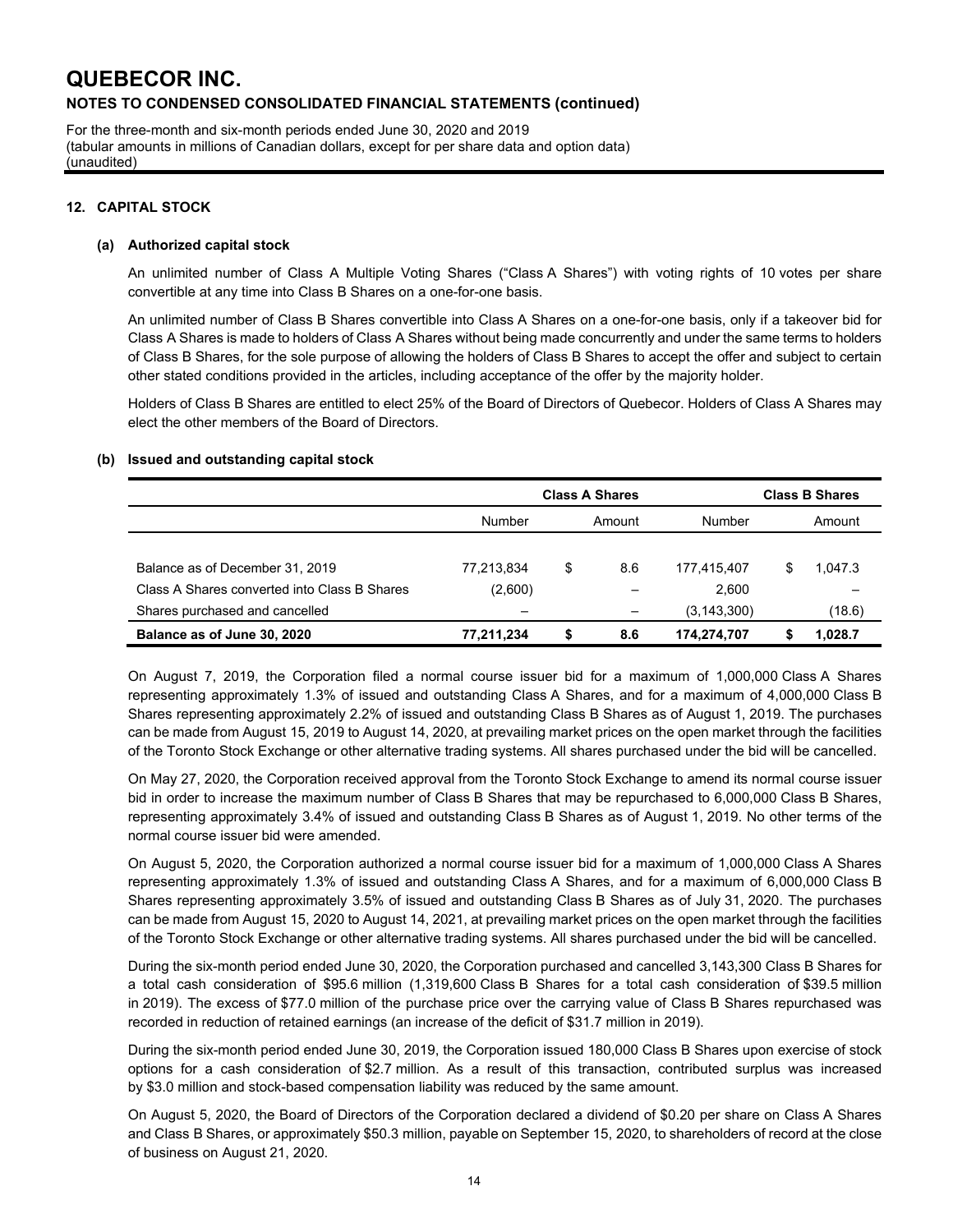For the three-month and six-month periods ended June 30, 2020 and 2019 (tabular amounts in millions of Canadian dollars, except for per share data and option data) (unaudited)

### **13. STOCK-BASED COMPENSATION PLANS**

#### Stock option plans

The following table provides details of changes to outstanding options in the principal stock-based compensation plans in which management of the Corporation and its subsidiaries participates, for the six-month period ended June 30, 2020:

|                                    | <b>Outstanding options</b> |    |                                       |  |  |  |
|------------------------------------|----------------------------|----|---------------------------------------|--|--|--|
|                                    | Number                     |    | Weighted<br>average<br>exercise price |  |  |  |
| Quebecor                           |                            |    |                                       |  |  |  |
| As of December 31, 2019            | 2,504,892                  | \$ | 29.21                                 |  |  |  |
| Cancelled                          | (70,000)                   |    | 30.58                                 |  |  |  |
| As of June 30, 2020                | 2,434,892                  | \$ | 29.17                                 |  |  |  |
| Vested options as of June 30, 2020 |                            | \$ |                                       |  |  |  |
| Quebecor Media                     |                            |    |                                       |  |  |  |
| As of December 31, 2019            | 129,200                    | \$ | 65.41                                 |  |  |  |
| Exercised                          | (72, 500)                  |    | 64.42                                 |  |  |  |
| As of June 30, 2020                | 56,700                     | \$ | 66.67                                 |  |  |  |
| Vested options as of June 30, 2020 | 56,700                     | \$ | 66.67                                 |  |  |  |
| <b>TVA Group</b>                   |                            |    |                                       |  |  |  |
| As of December 31, 2019            | 515,000                    | \$ | 2.43                                  |  |  |  |
| Cancelled                          | (10,000)                   |    | 2.16                                  |  |  |  |
| As of June 30, 2020                | 505,000                    | \$ | 2.43                                  |  |  |  |
| Vested options as of June 30, 2020 | 35,000                     | \$ | 6.85                                  |  |  |  |

During the three-month period ended June 30, 2020, 16,000 stock options of Quebecor Media were exercised for a cash consideration of \$0.9 million (41,500 stock options for \$2.1 million in 2019). During the six-month period ended June 30, 2020, 72,500 stock options of Quebecor Media were exercised for a cash consideration of \$4.3 million (108,450 stock options for \$5.5 million in 2019). During the six-month period ended June 30, 2019,180,000 Class B Shares of the Corporation were issued upon exercise of stock options of Quebecor (Note 12).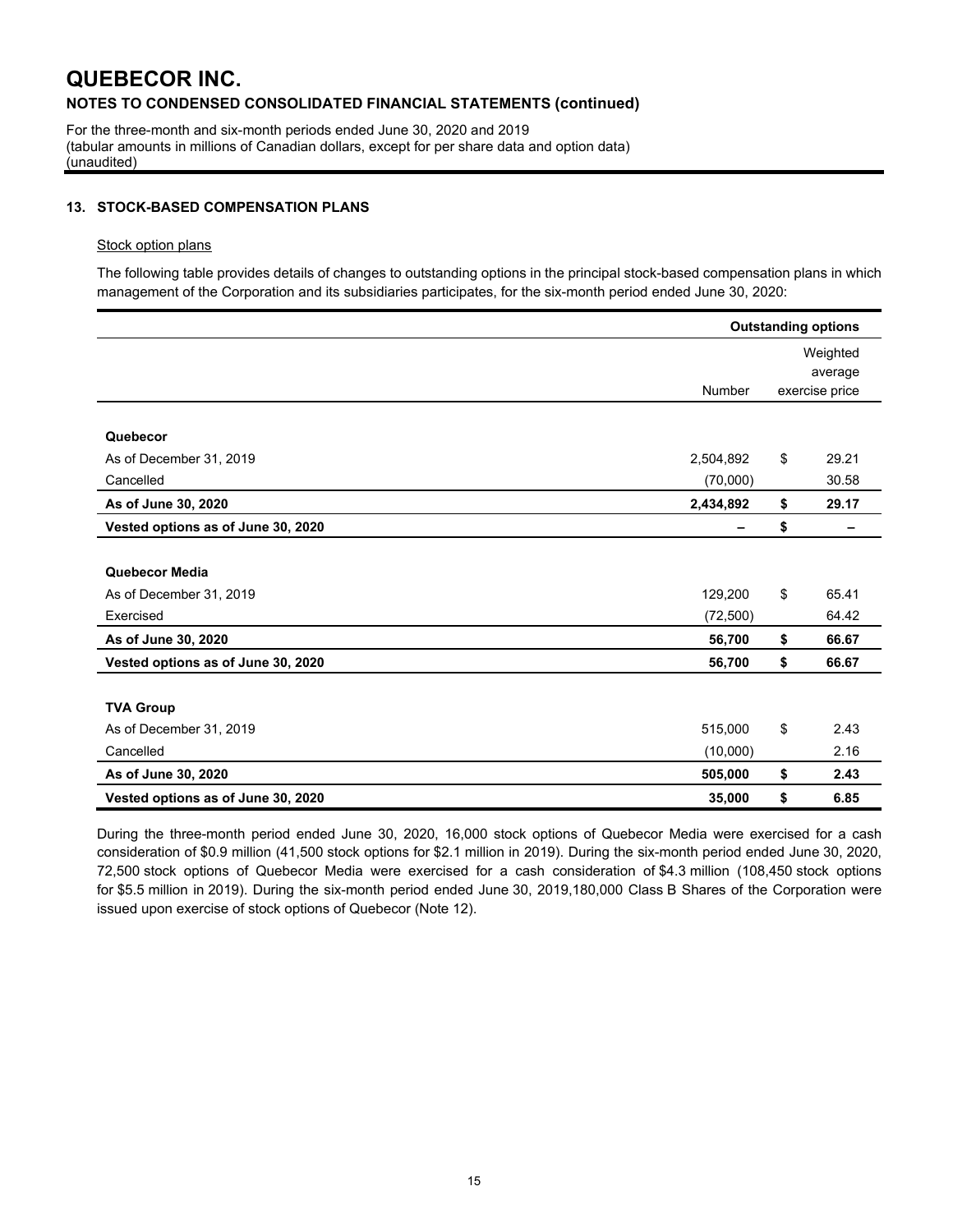For the three-month and six-month periods ended June 30, 2020 and 2019 (tabular amounts in millions of Canadian dollars, except for per share data and option data) (unaudited)

### **13. STOCK-BASED COMPENSATION PLANS (continued)**

#### Deferred share unit and performance share unit plans

The deferred share unit ("DSU") and performance share unit ("PSU") plans are based either on Quebecor Class B Shares and on TVA Group Class B Non-Voting Shares ("TVA Group Class B Shares"). The DSUs vest over six years and will be redeemed for cash only upon the participant's retirement or termination of employment, as the case may be, and the PSUs vest over three years and will be redeemed for cash at the end of this period subject to the achievement of financial targets. DSUs and PSUs entitle the holders to receive additional units when dividends are paid on Quebecor Class B Shares or TVA Group Class B Shares. As of June 30, 2020, 147,088 DSUs based on Quebecor Class B Shares and 204,598 DSUs based on TVA Group Class B Shares were outstanding under these plans. As of June 30, 2020, there is no PSUs outstanding. During the first quarter of 2020, a cash consideration of \$4.8 million was paid upon PSUs redemption (\$5.4 million in 2019).

#### Stock-based compensation expense

For the three-month period ended June 30, 2020, a consolidated charge related to all stock-based compensation plans was recorded in the amount of \$0.3 million (\$0.2 million in 2019). For the six-month period ended June 30, 2020, a reversal of the consolidated charge related to all stock-based compensation plans was recorded in the amount of \$1.6 million (a charge of \$6.7 million in 2019).

|                                   | <b>Cash flow</b><br>hedges $1$ |    | <b>Defined</b><br>benefit<br>plans <sup>2</sup> |    | Total  |
|-----------------------------------|--------------------------------|----|-------------------------------------------------|----|--------|
|                                   |                                |    |                                                 |    |        |
| Balance as of December 31, 2018   | \$<br>(30.3)                   | \$ | (52.4)                                          | \$ | (82.7) |
| Other comprehensive income        | 32.0                           |    |                                                 |    | 32.0   |
| Balance as of June 30, 2019       | 1.7                            |    | (52.4)                                          |    | (50.7) |
| Other comprehensive income (loss) | 38.6                           |    | (52.0)                                          |    | (13.4) |
| Balance as of December 31, 2019   | 40.3                           |    | (104.4)                                         |    | (64.1) |
| Other comprehensive income (loss) | 35.3                           |    | (42.5)                                          |    | (7.2)  |
| Balance as of June 30, 2020       | \$<br>75.6                     | ъ  | (146.9)                                         | S  | (71.3) |

### **14. ACCUMULATED OTHER COMPREHENSIVE LOSS**

 $1$  No significant amount is expected to be reclassified in income over the next 12 months in connection with derivatives designated as cash flow hedges. The balance is expected to reverse over a 6 3/4-year period.

<sup>2</sup> The re-measurement loss in the consolidated statement of comprehensive income for the six-month period ended June 30, 2020 is mainly due to a decrease of the discount rate since December 31, 2019.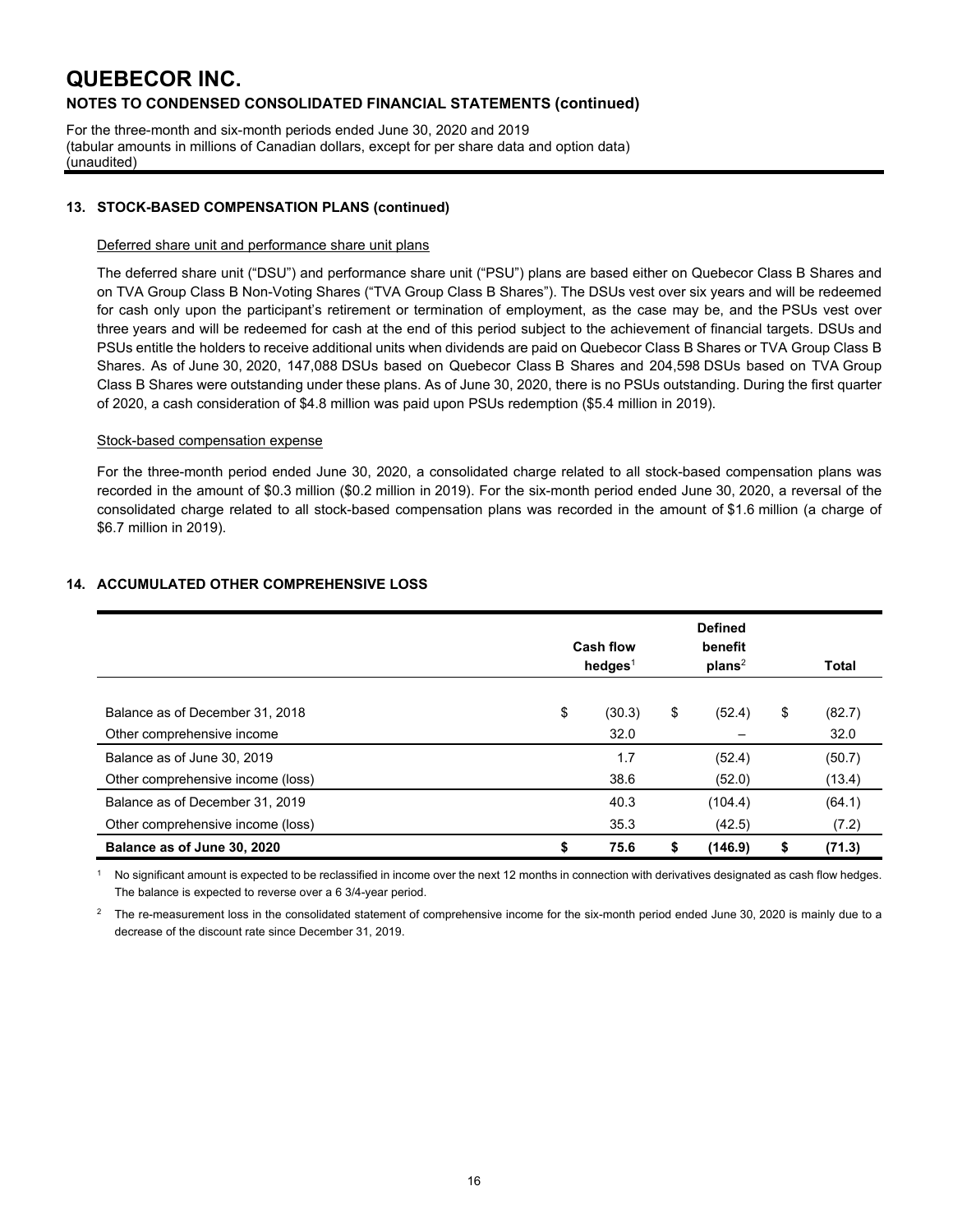For the three-month and six-month periods ended June 30, 2020 and 2019 (tabular amounts in millions of Canadian dollars, except for per share data and option data) (unaudited)

### **15. FAIR VALUE OF FINANCIAL INSTRUMENTS**

In accordance with IFRS 13, *Fair Value Measurement*, the Corporation considers the following fair value hierarchy which reflects the significance of the inputs used in measuring its financial instruments:

- Level 1: quoted prices (unadjusted) in active markets for identical assets or liabilities;
- Level 2: inputs other than quoted prices included in Level 1 that are observable for the asset or liability, either directly (i.e. as prices) or indirectly (i.e. derived from prices); and
- Level 3: inputs that are not based on observable market data (unobservable inputs).

The fair value of long-term debt and convertible debentures is estimated based on quoted market prices when available or on valuation models using Level 1 and Level 2 inputs. When the Corporation uses valuation models, the fair value is estimated using discounted cash flows using year-end market yields or the market value of similar instruments with the same maturity.

The fair value of derivative financial instruments recognized in the consolidated balance sheets is estimated as per the Corporation's valuation models. These models project future cash flows and discount the future amounts to a present value using the contractual terms of the derivative financial instruments and factors observable in external market data, such as period-end swap rates and foreign exchange rates (Level 2 inputs). An adjustment is also included to reflect non-performance risk impacted by the financial and economic environment prevailing at the date of the valuation in the recognized measure of the fair value of the derivative financial instruments by applying a credit default premium, estimated using a combination of observable and unobservable inputs in the market (Level 3 inputs), to the net exposure of the counterparty or the Corporation. Derivative financial instruments are classified as Level 2.

The fair value of embedded derivatives related to convertible debentures is determined by option pricing models using Level 2 market inputs, including volatility, discount factors, and the underlying instrument's implicit interest rate and credit premium.

The carrying value and fair value of long-term debt, convertible debentures and derivative financial instruments as of June 30, 2020 and December 31, 2019 are as follows:

|                                                                          | <b>June 30, 2020</b> |                      |    |                       |    | December 31, 2019    |    |                      |
|--------------------------------------------------------------------------|----------------------|----------------------|----|-----------------------|----|----------------------|----|----------------------|
| Asset (liability)                                                        |                      | Carrying<br>value    |    | Fair<br>value         |    | Carrying<br>value    |    | Fair<br>value        |
| Long-term debt <sup>1</sup><br>Convertible debentures <sup>2</sup>       | \$                   | (6,019.1)<br>(135.3) | \$ | (6, 259.8)<br>(135.3) | \$ | (5,986.1)<br>(162.0) | \$ | (6,376.2)<br>(162.0) |
| Derivative financial instruments                                         |                      |                      |    |                       |    |                      |    |                      |
| Foreign exchange forward contracts<br>Cross-currency interest rate swaps |                      | 0.8<br>902.1         |    | 0.8<br>902.1          |    | (2.1)<br>679.8       |    | (2.1)<br>679.8       |

<sup>1</sup> The carrying value of long-term debt excludes changes in the fair value of long-term debt related to hedged interest rate risk and financing fees.

<sup>2</sup> The carrying value and fair value of convertible debentures consist of the principal amount and the value of the conversion features related to the floor and ceiling prices, recognized as embedded derivatives.